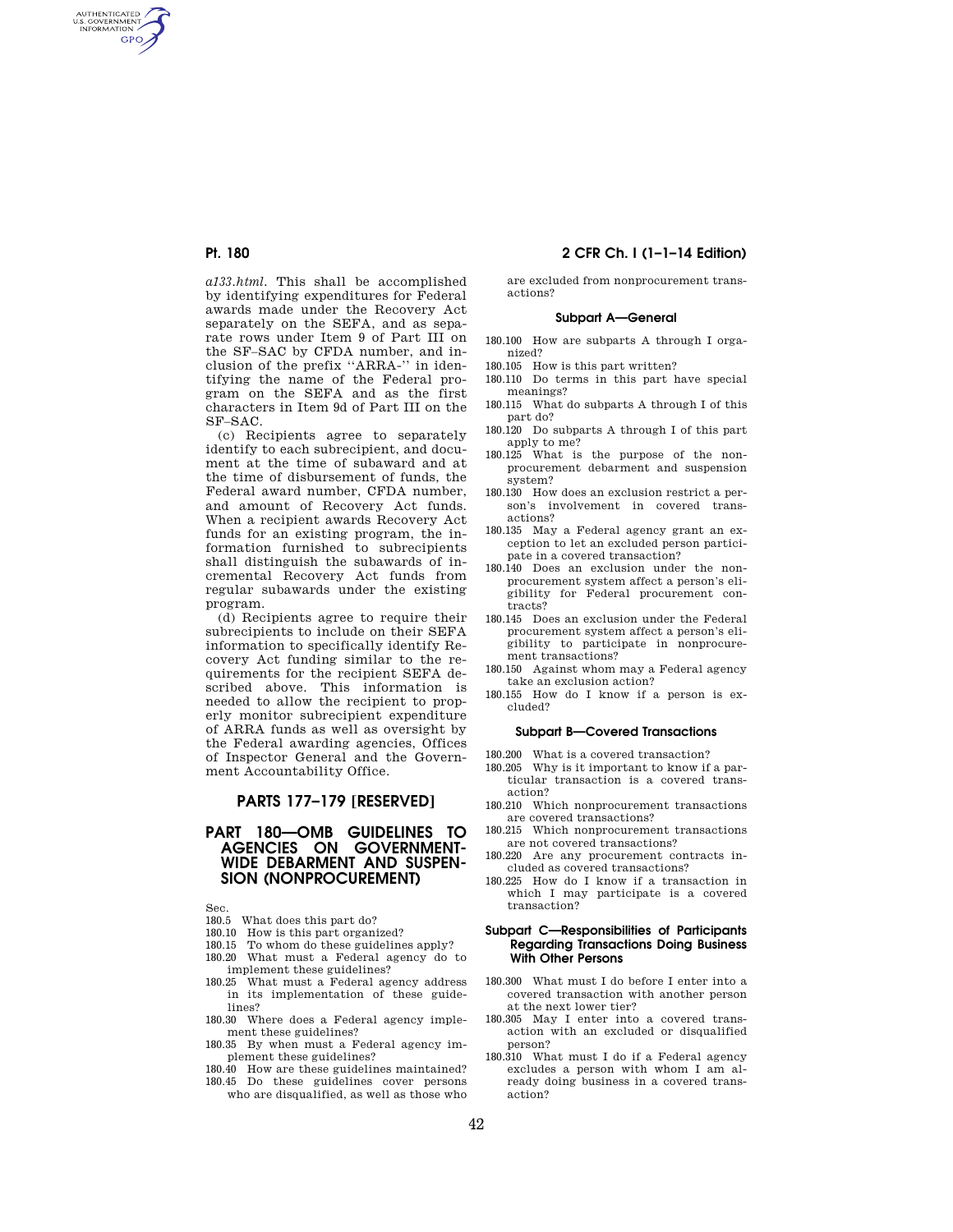- 180.315 May I use the services of an excluded person as a principal under a covered transaction?
- 180.320 Must I verify that principals of my covered transactions are eligible to participate?
- 180.325 What happens if I do business with an excluded person in a covered transaction?
- 180.330 What requirements must I pass down to persons at lower tiers with whom I intend to do business?

#### DISCLOSING INFORMATION—PRIMARY TIER PARTICIPANTS

- 180.335 What information must I provide before entering into a covered transaction with a Federal agency?
- 180.340 If I disclose unfavorable information required under §180.335 will I be prevented from participating in the transaction?
- 180.345 What happens if I fail to disclose information required under §180.335?
- 180.350 What must I do if I learn of information required under §180.335 after entering into a covered transaction with a Federal agency?

#### DISCLOSING INFORMATION—LOWER TIER PARTICIPANTS

- 180.355 What information must I provide to a higher tier participant before entering into a covered transaction with that participant?
- 180.360 What happens if I fail to disclose information required under §180.355?
- 180.365 What must I do if I learn of information required under §180.355 after entering into a covered transaction with a higher tier participant?

#### **Subpart D—Responsibilities of Federal Agency Officials Regarding Transactions**

- 180.400 May I enter into a transaction with an excluded or disqualified person?
- 180.405 May I enter into a covered transaction with a participant if a principal of the transaction is excluded?
- 180.410 May I approve a participant's use of the services of an excluded person?
- 180.415 What must I do if a Federal agency excludes the participant or a principal after I enter into a covered transaction?
- 180.420 May I approve a transaction with an excluded or disqualified person at a lower tier?
- 180.425 When do I check to see if a person is excluded or disqualified?
- 180.430 How do I check to see if a person is excluded or disqualified?
- 180.435 What must I require of a primary tier participant?
- 180.440 What action may I take if a primary tier participant knowingly does business with an excluded or disqualified person?
- 180.445 What action may I take if a primary tier participant fails to disclose the information required under §180.335?
- 180.450 What may I do if a lower tier participant fails to disclose the information required under §180.355 to the next higher tier?

#### **Subpart E—Excluded Parties List System**

- 180.500 What is the purpose of the Excluded Parties List System (EPLS)?
- 180.505 Who uses the EPLS?
- 180.510 Who maintains the EPLS?<br>180.515 What specific information
- What specific information is in the EPLS?
- 180.520 Who places the information into the EPLS?
- 180.525 Whom do I ask if I have questions about a person in the EPLS?
- 180.530 Where can I find the EPLS?

#### **Subpart F—General Principles Relating to Suspension and Debarment Actions**

- 180.600 How do suspension and debarment actions start?
- 180.605 How does suspension differ from debarment?<br>180.610 What
- procedures does a Federal agency use in suspension and debarment actions?
- 180.615 How does a Federal agency notify a person of a suspension or debarment action?
- 180.620 Do Federal agencies coordinate suspension and debarment actions?
- 180.625 What is the scope of a suspension or debarment? 180.630 May a Federal agency impute the
- conduct of one person to another? 180.635 May a Federal agency settle a debar-
- ment or suspension action? 180.640 May a settlement include a vol-
- untary exclusion? 180.645 Do other Federal agencies know if an agency agrees to a voluntary exclusion?

#### **Subpart G—Suspension**

- 180.700 When may the suspending official issue a suspension?
- 180.705 What does the suspending official consider in issuing a suspension?
- 180.710 When does a suspension take effect?
- 180.715 What notice does the suspending official give me if I am suspended?
- 180.720 How may I contest a suspension? 180.725 How much time do I have to contest
- a suspension? 180.730 What information must I provide to
- the suspending official if I contest the suspension?
- 180.735 Under what conditions do I get an additional opportunity to challenge the facts on which the suspension is based?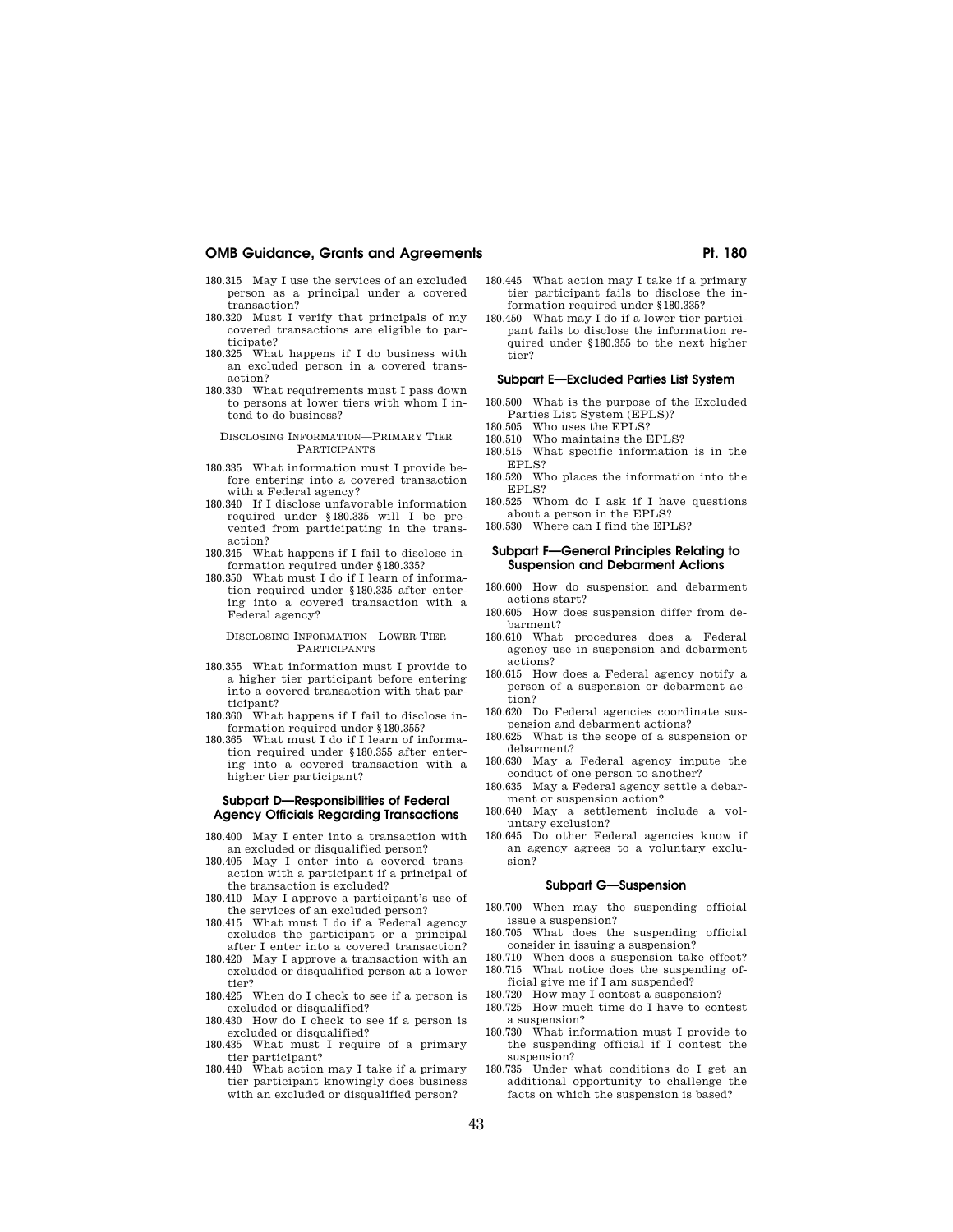- 180.740 Are suspension proceedings formal?
- 180.745 How is fact-finding conducted?
- 180.750 What does the suspending official consider in deciding whether to continue or terminate my suspension?
- 180.755 When will I know whether the sus-
- pension is continued or terminated? 180.760 How long may my suspension last?

#### **Subpart H—Debarment**

- 180.800 What are the causes for debarment?<br>180.805 What notice does the debarring offi-
- What notice does the debarring official give me if I am proposed for debarment?
- 180.810 When does a debarment take effect? 180.815 How may I contest a proposed debar-
- ment? 180.820 How much time do I have to contest
- a proposed debarment? 180.825 What information must I provide to
- the debarring official if I contest the proposed debarment?
- 180.830 Under what conditions do I get an additional opportunity to challenge the facts on which the proposed debarment is based?
- 180.835 Are debarment proceedings formal?
- 180.840 How is fact-finding conducted?
- 180.845 What does the debarring official consider in deciding whether to debar me?
- 180.850 What is the standard of proof in a debarment action?
- 180.855 Who has the burden of proof in a debarment action?
- 180.860 What factors may influence the debarring official's decision?
- 180.865 How long may my debarment last?
- 180.870 When do I know if the debarring official debars me?
- 180.875 May I ask the debarring official to reconsider a decision to debar me?
- 180.880 What factors may influence the debarring official during reconsideration?
- 180.885 May the debarring official extend a debarment?

#### **Subpart I—Definitions**

- 180.900 Adequate evidence.<br>180.905 Affiliate.
- 180.905 Affiliate.<br>180.910 Agent or
- Agent or representative.
- 180.915 Civil judgment.<br>180.920 Conviction.
- 180.920 Conviction.<br>180.925 Debarment.
- Debarment.
- 180.930 Debarring official.
- 180.935 Disqualified.<br>180.940 Excluded or 6
- 180.940 Excluded or exclusion.<br>180.945 Excluded Parties Excluded Parties List System
- (EPLS).
- 180.950 Federal agency.
- 180.955 Indictment.<br>180.960 Ineligible or
- Ineligible or ineligibility.
- 180.965 Legal proceedings.<br>180.970 Nonprocurement to
- Nonprocurement transaction.
- 180.975 Notice. 180.980 Participant.
- **§ 180.5 2 CFR Ch. I (1–1–14 Edition)** 
	- 180.985 Person.<br>180.990 Prepone
	- 180.990 Preponderance of the evidence.<br>180.995 Principal.
	- 180.995 Principal. Respondent.
	-
	- 180.1005 State.<br>180.1010 Susper
	- 180.1010 Suspending official.<br>180.1015 Suspension. Suspension.
	- 180.1020 Voluntary exclusion or voluntarily excluded.
	- APPENDIX TO PART 180—COVERED TRANS-ACTIONS

AUTHORITY: Sec. 2455, Pub. L. 103–355, 108 Stat. 3327; E.O. 12549, 3 CFR, 1986 Comp., p.189; E.O. 12689, 3 CFR, 1989 Comp., p. 235.

SOURCE: 70 FR 51865, Aug. 31, 2005, unless otherwise noted.

# **§ 180.5 What does this part do?**

This part provides Office of Management and Budget (OMB) guidance for Federal agencies on the governmentwide debarment and suspension system for nonprocurement programs and activities.

#### **§ 180.10 How is this part organized?**

This part is organized in two segments.

(a) Sections 180.5 through 180.45 contain general policy direction for Federal agencies' use of the standards in subparts A through I of this part.

(b) Subparts A through I of this part contain uniform governmentwide standards that Federal agencies are to use to specify—

(1) The types of transactions that are covered by the nonprocurement debarment and suspension system;

(2) The effects of an exclusion under that nonprocurement system, including reciprocal effects with the governmentwide debarment and suspension system for procurement;

(3) The criteria and minimum due process to be used in nonprocurement debarment and suspension actions; and

(4) Related policies and procedures to ensure the effectiveness of those actions.

# **§ 180.15 To whom does the guidance apply?**

The guidance provides OMB guidance only to Federal agencies. Publication of the guidance in the CFR does not change its nature—it is guidance and not regulation. Federal agencies' implementation of the guidance governs the rights and responsibilities of other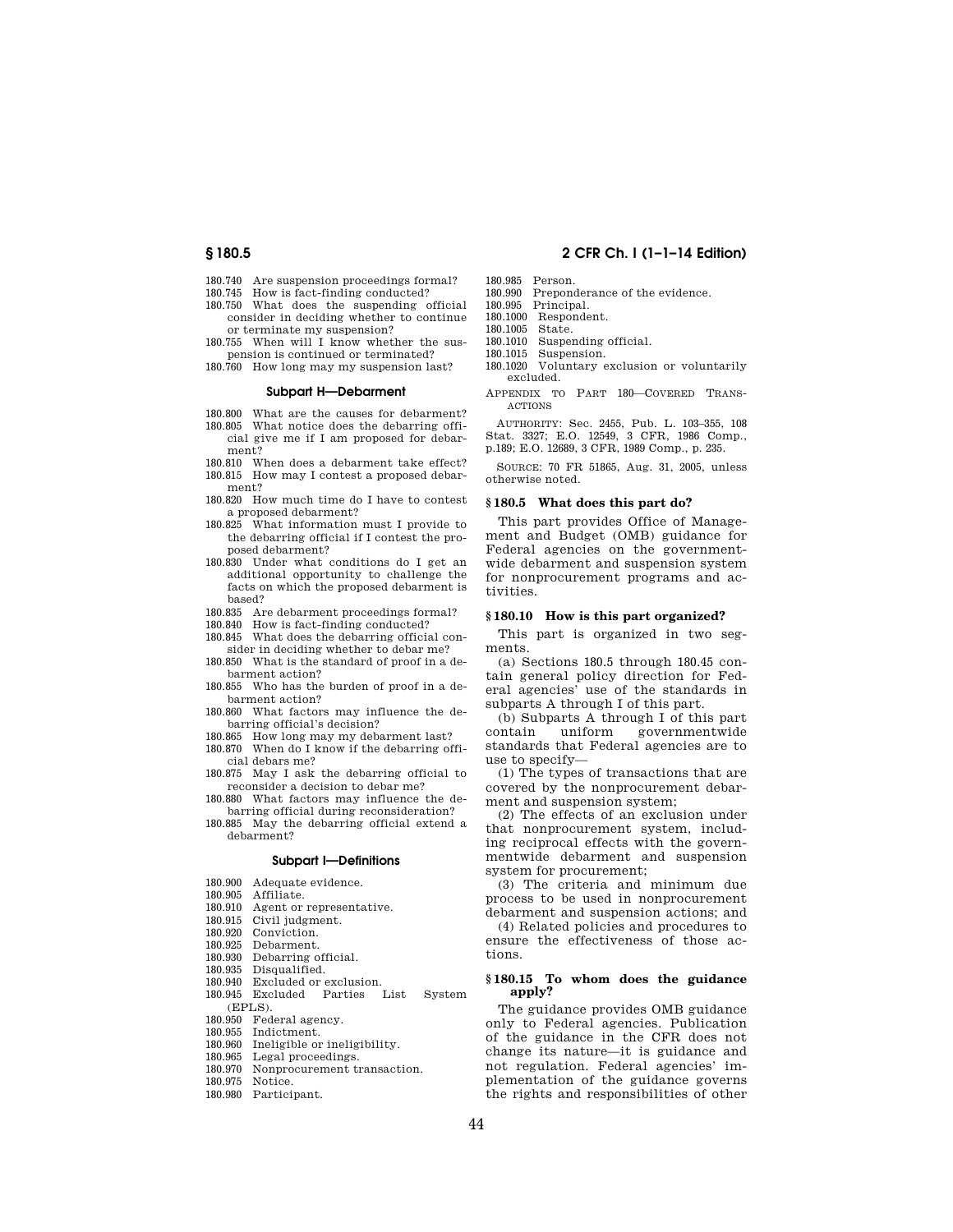persons affected by the nonprocurement debarment and suspension system.

#### **§ 180.20 What must a Federal agency do to implement these guidelines?**

As required by Section 3 of E.O. 12549, each Federal agency with nonprocurement programs and activities covered by subparts A through I of the guidance must issue regulations consistent with those subparts.

#### **§ 180.25 What must a Federal agency address in its implementation of the guidance?**

Each Federal agency implementing regulation:

(a) Must establish policies and procedures for that agency's nonprocurement debarment and suspension programs and activities that are consistent with the guidance. When adopted by a Federal agency, the provisions of the guidance has regulatory effect for that agency's programs and activities.

(b) Must address some matters for which these guidelines give each Federal agency some discretion. Specifically, the regulation must—

(1) Identify either the Federal agency head or the title of the designated official who is authorized to grant exceptions under §180.135 to let an excluded person participate in a covered transaction.

(2) State whether the agency includes as covered transactions an additional tier of contracts awarded under covered nonprocurement transactions, as permitted under §180.220(c).

(3) Identify the method(s) an agency official may use, when entering into a covered transaction with a primary tier participant, to communicate to the participant the requirements described in §180.435. Examples of methods are an award term that requires compliance as a condition of the award; an assurance of compliance obtained at time of application; or a certification.

(4) State whether the Federal agency specifies a particular method that participants must use to communicate compliance requirements to lower-tier participants, as described in §180.330(a). If there is a specified method, the regulation needs to require agency officials, when entering into covered transactions with primary tier participants, to communicate that requirement.

(c) May also, at the agency's option: (1) Identify any specific types of transactions that the Federal agency includes as ''nonprocurement transactions'' in addition to the examples provided in §180.970.

(2) Identify any types of nonprocurement transactions that the Federal agency exempts from coverage under these guidelines, as authorized under §180.215(g)(2).

(3) Identify specific examples of types of individuals who would be ''principals'' under the Federal agency's nonprocurement programs and transactions, in addition to the types of individuals described at §180.995.

(4) Specify the Federal agency's procedures, if any, by which a respondent may appeal a suspension or debarment decision.

(5) Identify by title the officials designated by the Federal agency head as debarring officials under §180.930 or suspending officials under §180.1010.

(6) Include a subpart covering disqualifications, as authorized in §180.45. (7) Include any provisions authorized

by OMB.

[70 FR 51865, Aug. 31, 2005, as amended at 71 FR 66432, Nov. 15, 2006]

#### **§ 180.30 Where does a Federal agency implement these guidelines?**

Each Federal agency that participates in the governmentwide nonprocurement debarment and suspension system must issue a regulation implementing these guidelines within its chapter in subtitle B of this title of the Code of Federal Regulations.

# **§ 180.35 By when must a Federal agency implement these guidelines?**

Federal agencies must submit proposed regulations to the OMB for review within nine months of the issuance of these guidelines and issue final regulations within eighteen months of these guidelines.

# **§ 180.40 How are these guidelines maintained?**

The Interagency Committee on Debarment and Suspension established by section 4 of E.O. 12549 recommends to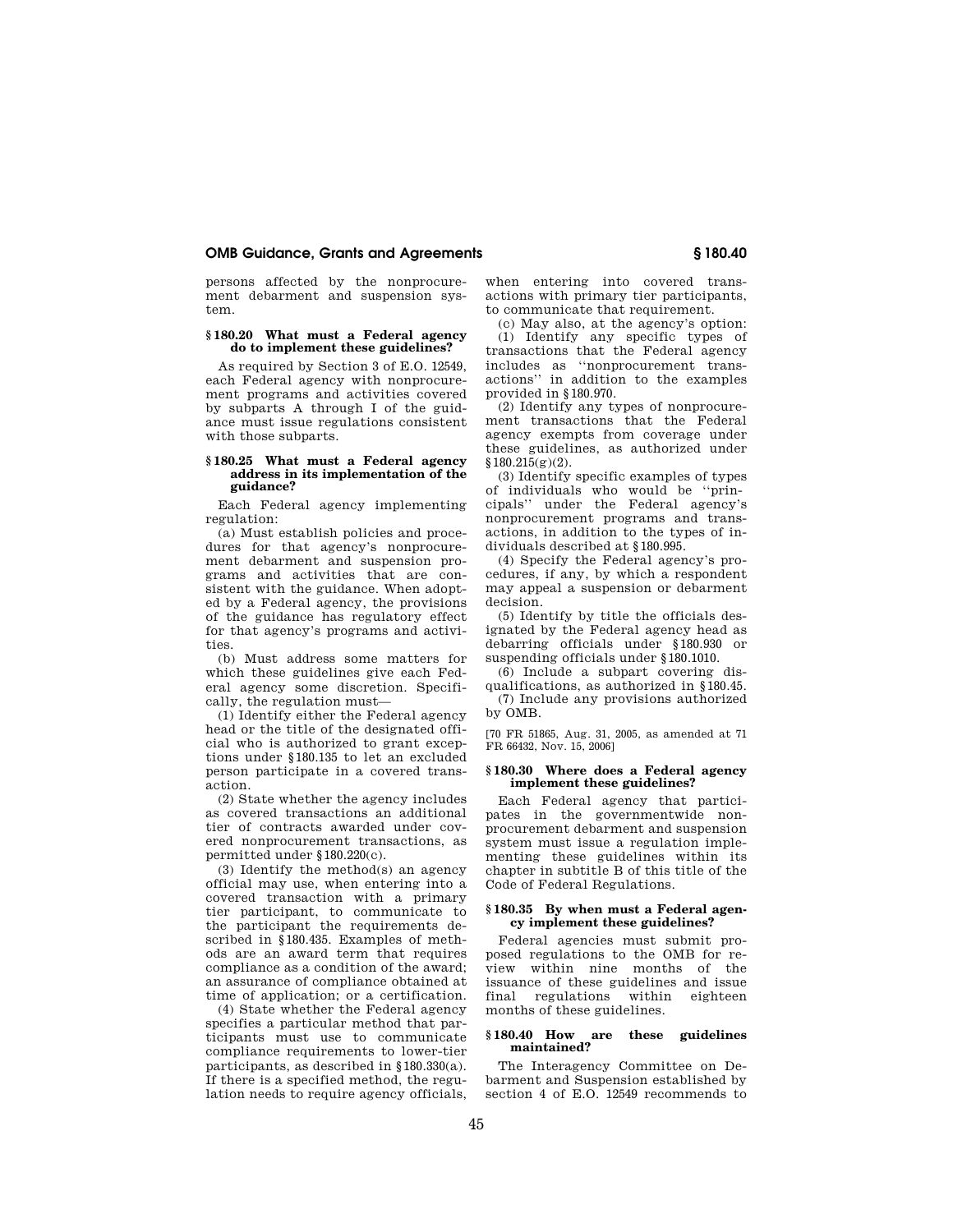the OMB any needed revisions to the guidelines in this part. The OMB publishes proposed changes to the guidelines in the FEDERAL REGISTER for public comment, considers comments with the help of the Interagency Committee on Debarment and Suspension, and issues the final guidelines.

#### **§ 180.45 Do these guidelines cover persons who are disqualified, as well as those who are excluded from nonprocurement transactions?**

A Federal agency may add a subpart covering disqualifications to its regulation implementing these guidelines, but the guidelines in subparts A through I of this part—

(a) Address disqualified persons only to—

(1) Provide for their inclusion in the EPLS; and

(2) State responsibilities of Federal agencies and participants to check for disqualified persons before entering into covered transactions.

# **§ 180.45 2 CFR Ch. I (1–1–14 Edition)**

(b) Do not specify the—

(1) Transactions for which a disqualified person is ineligible. Those transactions vary on a case-by-case basis, because they depend on the language of the specific statute, Executive order or regulation that caused the disqualification;

(2) Entities to which a disqualification applies; or

(3) Process that a Federal agency uses to disqualify a person. Unlike exclusion under subparts A through I of this part, disqualification is frequently not a discretionary action that a Federal agency takes, and may include special procedures.

# **Subpart A—General**

# **§ 180.100 How are subparts A through I organized?**

(a) Each subpart contains information related to a broad topic or specific audience with special responsibilities, as shown in the following table:

| In subpart $\ldots$     | You will find provisions related to                                                                                                                                                                                                                                                                                                                                                                                                                           |
|-------------------------|---------------------------------------------------------------------------------------------------------------------------------------------------------------------------------------------------------------------------------------------------------------------------------------------------------------------------------------------------------------------------------------------------------------------------------------------------------------|
| A<br><b>B</b>           | general information about Subparts A through I of this part.<br>the types of transactions that are covered by the Governmentwide nonprocurement suspension and de-<br>barment system.                                                                                                                                                                                                                                                                         |
| E ……………………………<br>F<br>G | the responsibilities of persons who participate in covered transactions.<br>the responsibilities of Federal agency officials who are authorized to enter into covered transactions.<br>the responsibilities of Federal agencies for entering information into the EPLS<br>the general principles governing suspension, debarment, voluntary exclusion and settlement.<br>suspension actions.<br>debarment actions.<br>definitions of terms used in this part. |

(b) The following table shows which subparts may be of special interest to you, depending on who you are:

| If you are | See Subpart(s) |
|------------|----------------|
|            |                |

#### **§ 180.105 How is this part written?**

(a) This part uses a ''plain language'' format to make it easier for the general public and business community to use. The section headings and text, often in the form of questions and answers, must be read together.

(b) Pronouns used within this part, such as ''I'' and ''you,'' change from subpart to subpart depending on the audience being addressed.

(c) The ''Covered Transactions'' diagram in the appendix to this part shows the levels or ''tiers'' at which a Federal agency may enforce an exclusion.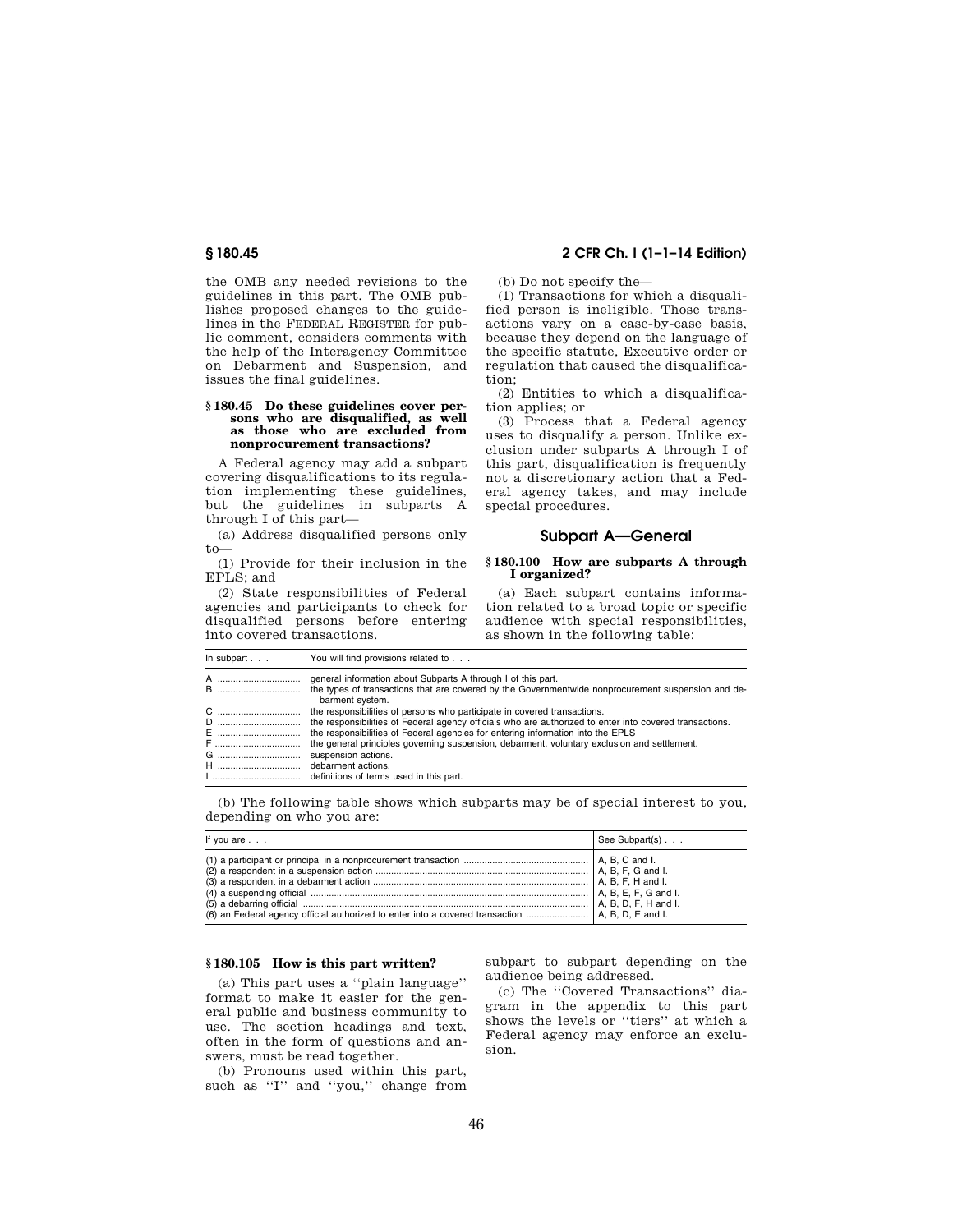# **§ 180.110 Do terms in this part have special meanings?**

This part uses terms throughout the text that have special meaning. Those terms are defined in subpart I of this part. For example, three important terms are—

(a) *Exclusion or excluded,* which refers only to discretionary actions taken by a suspending or debarring official under Executive Order 12549 and Executive Order 12689 or under the Federal Acquisition Regulation (48 CFR part 9, subpart 9.4);

(b) *Disqualification or disqualified,*  which refers to prohibitions under specific statutes, executive orders (other than Executive Order 12549 and Executive Order 12689), or other authorities. Disqualifications frequently are not subject to the discretion of a Federal agency official, may have a different scope than exclusions, or have special conditions that apply to the disqualification; and

(c) *Ineligibility or ineligible,* which generally refers to a person who is either excluded or disqualified.

#### **§ 180.115 What do Subparts A through I of this part do?**

Subparts A through I of this part provide for reciprocal exclusion of persons who have been excluded under the Federal Acquisition Regulation, and provide for the consolidated listing of all persons who are excluded, or disqualified by statute, executive order or other legal authority.

# **§ 180.120 Do subparts A through I of this part apply to me?**

Portions of subparts A through I of this part (see table at §180.100(b)) apply to you if you are a—

(a) Person who has been, is, or may reasonably be expected to be, a participant or principal in a covered transaction;

(b) Respondent (a person against whom a Federal agency has initiated a debarment or suspension action);

(c) Federal agency debarring or suspending official; or

(d) Federal agency official who is authorized to enter into covered transactions with non-Federal parties.

#### **§ 180.125 What is the purpose of the nonprocurement debarment and suspension system?**

(a) To protect the public interest, the Federal Government ensures the integrity of Federal programs by conducting business only with responsible persons.

(b) A Federal agency uses the nonprocurement debarment and suspension system to exclude from Federal programs persons who are not presently responsible.

(c) An exclusion is a serious action that a Federal agency may take only to protect the public interest. A Federal agency may not exclude a person or commodity for the purposes of punishment.

#### **§ 180.130 How does an exclusion restrict a person's involvement in covered transactions?**

With the exceptions stated in §§180.135, 315, and 420, a person who is excluded by any Federal agency may not:

(a) Be a participant in a Federal agency transaction that is a covered transaction; or

(b) Act as a principal of a person participating in one of those covered transactions.

#### **§ 180.135 May a Federal agency grant an exception to let an excluded person participate in a covered transaction?**

(a) A Federal agency head or designee may grant an exception permitting an excluded person to participate in a particular covered transaction. If the agency head or designee grants an exception, the exception must be in writing and state the reason(s) for deviating from the governmentwide policy in Executive Order 12549.

(b) An exception granted by one Federal agency for an excluded person does not extend to the covered transactions of another Federal agency.

#### **§ 180.140 Does an exclusion under the nonprocurement system affect a person's eligibility for Federal procurement contracts?**

If any Federal agency excludes a person under Executive Order 12549 or Executive Order 12689, on or after August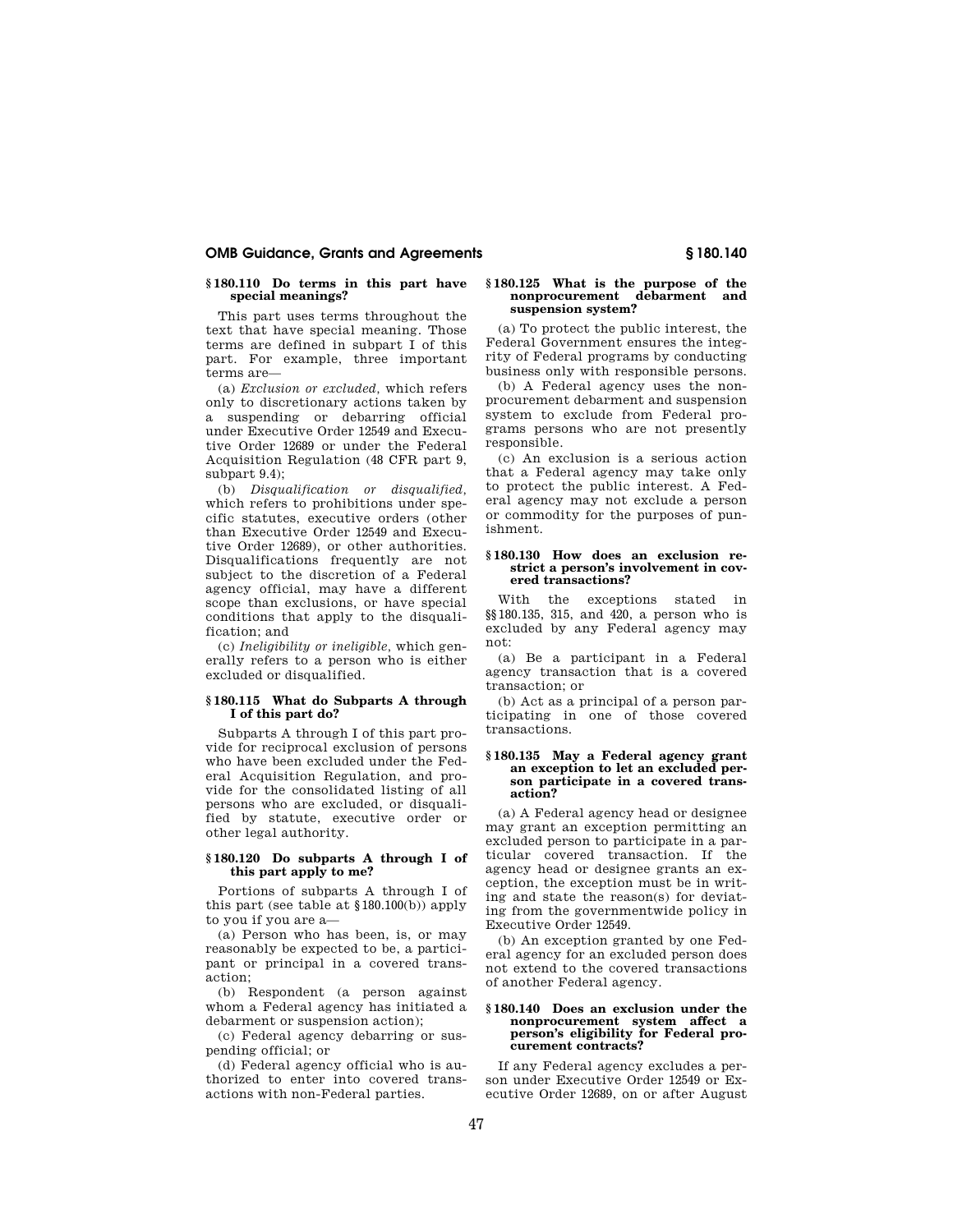25, 1995, the excluded person is also ineligible for Federal procurement transactions under the FAR. Therefore, an exclusion under this part has reciprocal effect in Federal procurement transactions.

#### **§ 180.145 Does an exclusion under the Federal procurement system affect a person's eligibility to participate in nonprocurement transactions?**

If any Federal agency excludes a person under the FAR on or after August 25, 1995, the excluded person is also ineligible to participate in Federal agencies' nonprocurement covered transactions. Therefore, an exclusion under the FAR has reciprocal effect in Federal nonprocurement transactions.

#### **§ 180.150 Against whom may a Federal agency take an exclusion action?**

Given a cause that justifies an exclusion under this part, a Federal agency may exclude any person who has been, is, or may reasonably be expected to be a participant or principal in a covered transaction.

### **§ 180.155 How do I know if a person is excluded?**

Check the Governmentwide Excluded Parties List System (EPLS) to determine whether a person is excluded. The General Services Administration (GSA) maintains the EPLS and makes it available, as detailed in Subpart E of this part. When a Federal agency takes an action to exclude a person under the nonprocurement or procurement debarment and suspension system, the agency enters the information about the excluded person into the EPLS.

# **Subpart B—Covered Transactions**

#### **§ 180.200 What is a covered transaction?**

A covered transaction is a nonprocurement or procurement transaction that is subject to the prohibitions of this part. It may be a transaction at—

(a) The primary tier, between a Federal agency and a person (see appendix to this part); or

(b) A lower tier, between a participant in a covered transaction and another person.

# **§ 180.145 2 CFR Ch. I (1–1–14 Edition)**

#### **§ 180.205 Why is it important if a particular transaction is a covered transaction?**

The importance of whether a transaction is a covered transaction depends upon who you are.

(a) As a participant in the transaction, you have the responsibilities laid out in subpart C of this part. Those include responsibilities to the person or Federal agency at the next higher tier from whom you received the transaction, if any. They also include responsibilities if you subsequently enter into other covered transactions with persons at the next lower tier.

(b) As a Federal official who enters into a primary tier transaction, you have the responsibilities laid out in subpart D of this part.

(c) As an excluded person, you may not be a participant or principal in the transaction unless—

(1) The person who entered into the transaction with you allows you to continue your involvement in a transaction that predates your exclusion, as permitted under §180.310 or §180.415; or

(2) A Federal agency official obtains an exception from the agency head or designee to allow you to be involved in the transaction, as permitted under §180.135.

#### **§ 180.210 Which nonprocurement transactions are covered transactions?**

All nonprocurement transactions, as defined in §180.970, are covered transactions unless listed in the exemptions under §180.215.

#### **§ 180.215 Which nonprocurement transactions are not covered transactions?**

The following types of nonprocurement transactions are not covered transactions:

(a) A direct award to—

(1) A foreign government or foreign governmental entity;

(2) A public international organization;

(3) An entity owned (in whole or in part) or controlled by a foreign government; or

(4) Any other entity consisting wholly or partially of one or more foreign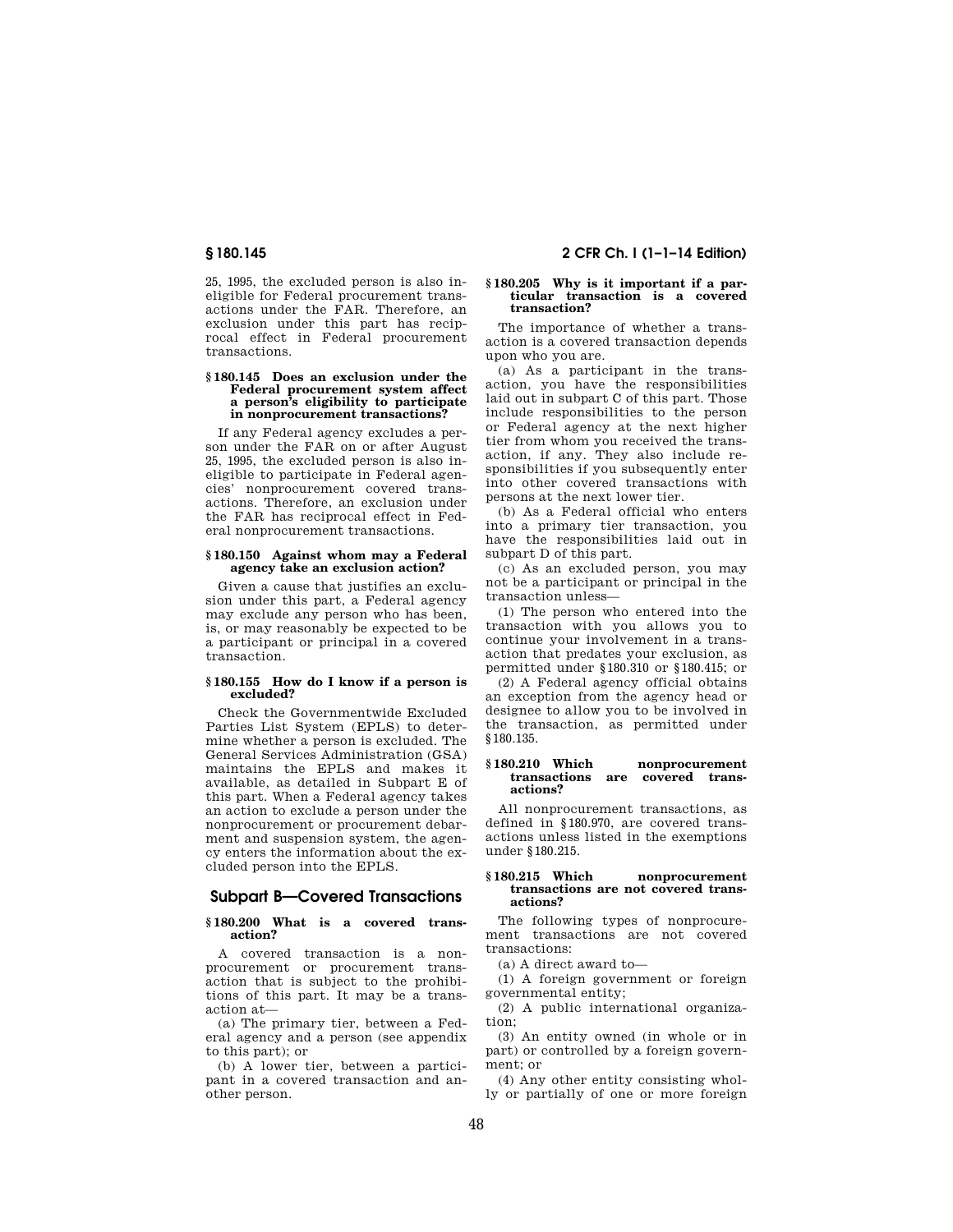governments or foreign governmental entities.

(b) A benefit to an individual as a personal entitlement without regard to the individual's present responsibility (but benefits received in an individual's business capacity are not excepted). For example, if a person receives social security benefits under the Supplemental Security Income provisions of the Social Security Act, 42 U.S.C. 1301 *et seq.,* those benefits are not covered transactions and, therefore, are not affected if the person is excluded.

(c) Federal employment.

(d) A transaction that a Federal agency needs to respond to a national or agency-recognized emergency or disaster.

(e) A permit, license, certificate or similar instrument issued as a means to regulate public health, safety or the environment, unless a Federal agency specifically designates it to be a covered transaction.

(f) An incidental benefit that results from ordinary governmental operations.

(g) Any other transaction if—

(1) The application of an exclusion to the transaction is prohibited by law; or

(2) A Federal agency's regulation exempts it from coverage under this part.

#### **§ 180.220 Are any procurement contracts included as covered transactions?**

(a) Covered transactions under this part—

(1) Do not include any procurement contracts awarded directly by a Federal agency; but

(2) Do include some procurement contracts awarded by non-Federal participants in nonprocurement covered transactions.

(b) Specifically, a contract for goods or services is a covered transaction if any of the following applies:

(1) The contract is awarded by a participant in a nonprocurement transaction that is covered under §180.210, and the amount of the contract is expected to equal or exceed \$25,000.

(2) The contract requires the consent of an official of a Federal agency. In that case, the contract, regardless of the amount, always is a covered transaction, and it does not matter who

awarded it. For example, it could be a subcontract awarded by a contractor at a tier below a nonprocurement transaction, as shown in the appendix to this part.

(3) The contract is for Federally-required audit services.

(c) A subcontract also is a covered  $transaction$  if $=$ 

(1) It is awarded by a participant in a procurement transaction under a nonprocurement transaction of a Federal agency that extends the coverage of paragraph (b)(1) of this section to additional tiers of contracts (see the diagram in the appendix to this part showing that optional lower tier coverage); and

(2) The value of the subcontract is expected to equal or exceed \$25,000.

[70 FR 51865, Aug. 31, 2005, as amended at 71 FR 66432, Nov. 15, 2006]

#### **§ 180.225 How do I know if a transaction in which I may participate is a covered transaction?**

As a participant in a transaction, you will know that it is a covered transaction because the Federal agency regulations governing the transaction, the appropriate Federal agency official or participant at the next higher tier who enters into the transaction with you, will tell you that you must comply with applicable portions of this part.

# **Subpart C—Responsibilities of Par-Regarding Transactions Doing Business With Other Persons**

#### **§ 180.300 What must I do before I enter into a covered transaction with another person at the next lower tier?**

When you enter into a covered transaction with another person at the next lower tier, you must verify that the person with whom you intend to do business is not excluded or disqualified. You do this by:

(a) Checking the EPLS; or

(b) Collecting a certification from that person; or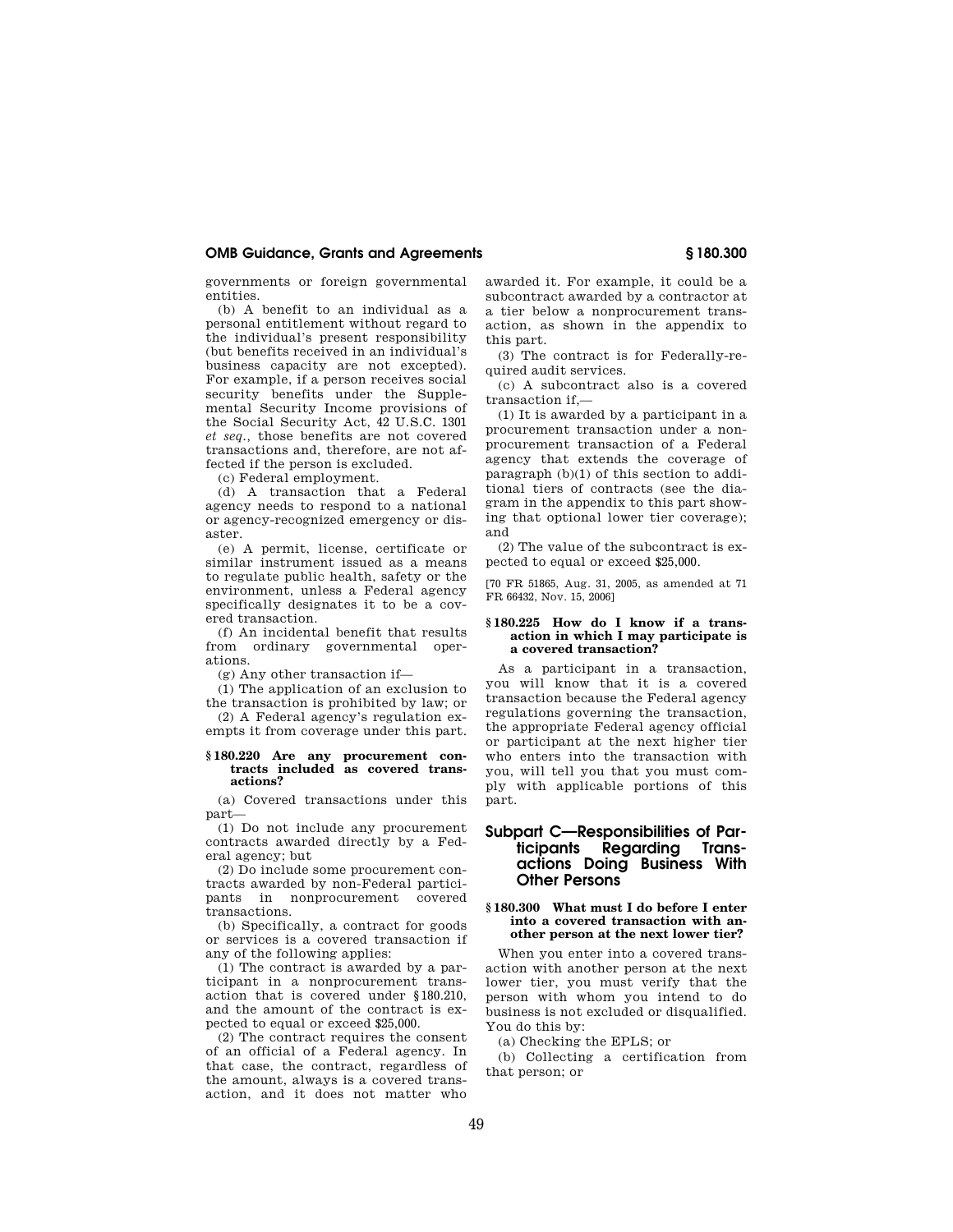(c) Adding a clause or condition to the covered transaction with that person.

[70 FR 51865, Aug. 31, 2005, as amended at 71 FR 66432, Nov. 15, 2006]

#### **§ 180.305 May I enter into a covered transaction with an excluded or disqualified person?**

(a) You as a participant may not enter into a covered transaction with an excluded person, unless the Federal agency responsible for the transaction grants an exception under §180.135.

(b) You may not enter into any transaction with a person who is disqualified from that transaction, unless you have obtained an exception under the disqualifying statute, Executive order, or regulation.

#### **§ 180.310 What must I do if a Federal agency excludes a person with whom I am already doing business in a covered transaction?**

(a) You as a participant may continue covered transactions with an excluded person if the transactions were in existence when the agency excluded the person. However, you are not required to continue the transactions, and you may consider termination. You should make a decision about whether to terminate and the type of termination action, if any, only after a thorough review to ensure that the action is proper and appropriate.

(b) You may not renew or extend covered transactions (other than no-cost time extensions) with any excluded person, unless the Federal agency responsible for the transaction grants an exception under §180.135.

#### **§ 180.315 May I use the services of an excluded person as a principal under a covered transaction?**

(a) You as a participant may continue to use the services of an excluded person as a principal under a covered transaction if you were using the services of that person in the transaction before the person was excluded. However, you are not required to continue using that person's services as a principal. You should make a decision about whether to discontinue that person's services only after a thorough re-

**§ 180.305 2 CFR Ch. I (1–1–14 Edition)** 

view to ensure that the action is proper and appropriate.

(b) You may not begin to use the services of an excluded person as a principal under a covered transaction unless the Federal agency responsible for the transaction grants an exception under §180.135.

#### **§ 180.320 Must I verify that principals of my covered transactions are eligible to participate?**

Yes, you as a participant are responsible for determining whether any of your principals of your covered transactions is excluded or disqualified from participating in the transaction.

You may decide the method and frequency by which you do so. You may, but you are not required to, check the EPLS.

#### **§ 180.325 What happens if I do business with an excluded person in a covered transaction?**

If as a participant you knowingly do business with an excluded person, the Federal agency responsible for your transaction may disallow costs, annul or terminate the transaction, issue a stop work order, debar or suspend you, or take other remedies as appropriate.

#### **§ 180.330 What requirements must I pass down to persons at lower tiers with whom I intend to do business?**

Before entering into a covered transaction with a participant at the next lower tier, you must require that participant to—

(a) Comply with this subpart as a condition of participation in the transaction. You may do so using any method(s), unless the regulation of the Federal agency responsible for the transaction requires you to use specific methods.

(b) Pass the requirement to comply with this subpart to each person with whom the participant enters into a covered transaction at the next lower tier.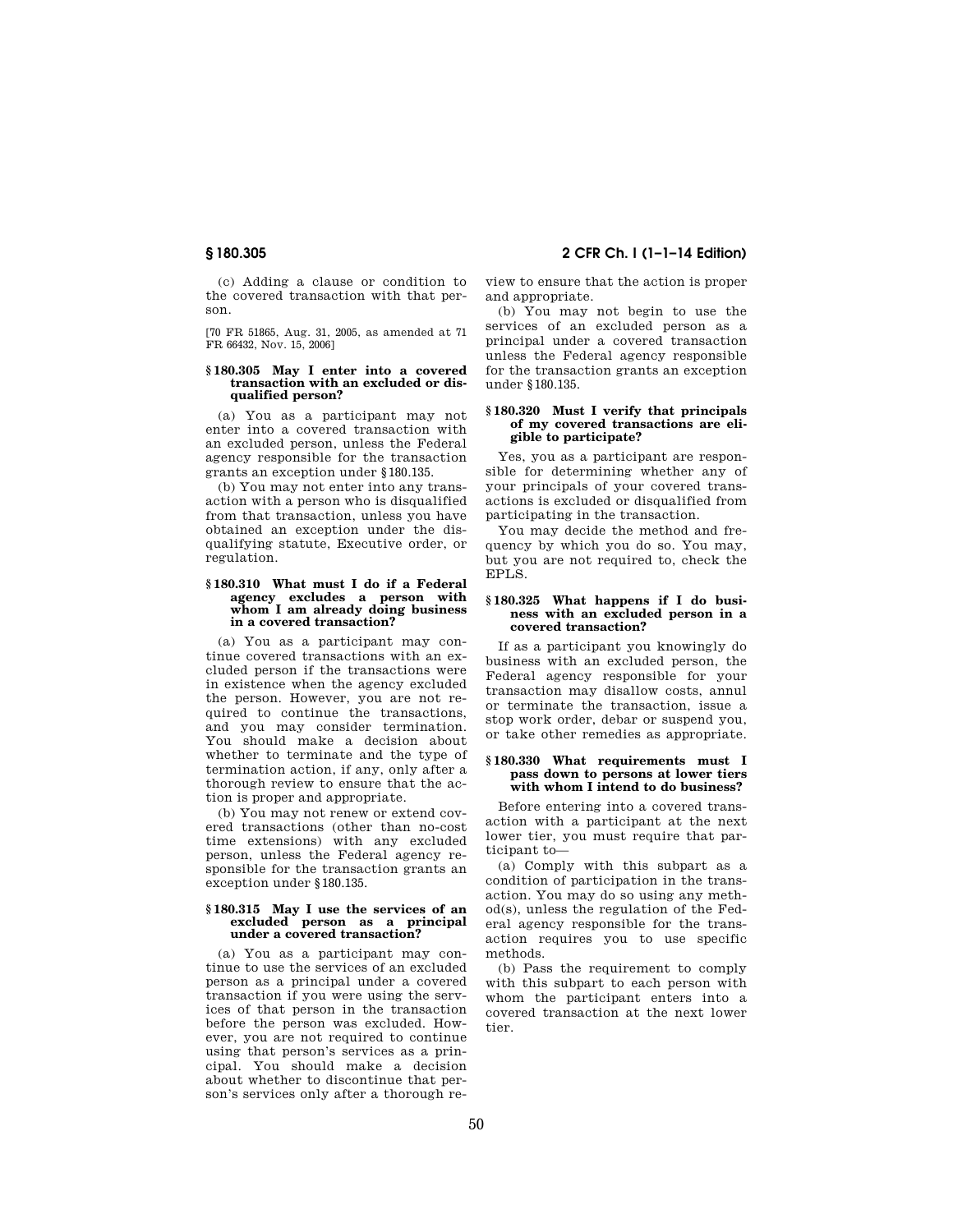#### DISCLOSING INFORMATION—PRIMARY TIER PARTICIPANTS

#### **§ 180.335 What information must I provide before entering into a covered transaction with a Federal agency?**

Before you enter into a covered transaction at the primary tier, you as the participant must notify the Federal agency office that is entering into the transaction with you, if you know that you or any of the principals for that covered transaction:

(a) Are presently excluded or disqualified;

(b) Have been convicted within the preceding three years of any of the offenses listed in §180.800(a) or had a civil judgment rendered against you for one of those offenses within that time period;

(c) Are presently indicted for or otherwise criminally or civilly charged by a governmental entity (Federal, State or local) with commission of any of the offenses listed in §180.800(a); or

(d) Have had one or more public transactions (Federal, State, or local) terminated within the preceding three years for cause or default.

#### **§ 180.340 If I disclose unfavorable information required under § 180.335, will I be prevented from participating in the transaction?**

As a primary tier participant, your disclosure of unfavorable information about yourself or a principal under §180.335 will not necessarily cause a Federal agency to deny your participation in the covered transaction. The agency will consider the information when it determines whether to enter into the covered transaction. The agency will also consider any additional information or explanation that you elect to submit with the disclosed information.

#### **§ 180.345 What happens if I fail to disclose information required under § 180.335?**

If a Federal agency later determines that you failed to disclose information under §180.335 that you knew at the time you entered into the covered transaction, the agency may—

(a) Terminate the transaction for material failure to comply with the terms and conditions of the transaction; or

(b) Pursue any other available remedies, including suspension and debarment.

#### **§ 180.350 What must I do if I learn of**   $\bf{required}$ **§ 180.335 after entering into a covered transaction with a Federal agency?**

At any time after you enter into a covered transaction, you must give immediate written notice to the Federal agency office with which you entered into the transaction if you learn either that—

(a) You failed to disclose information earlier, as required by §180.335; or

(b) Due to changed circumstances, you or any of the principals for the transaction now meet any of the criteria in §180.335.

#### DISCLOSING INFORMATION—LOWER TIER PARTICIPANTS

#### **§ 180.355 What information must I provide to a higher tier participant before entering into a covered transaction with that participant?**

Before you enter into a covered transaction with a person at the next higher tier, you as a lower tier participant must notify that person if you know that you or any of the principals are presently excluded or disqualified.

#### **§ 180.360 What happens if I fail to disclose information required under § 180.355?**

If a Federal agency later determines that you failed to tell the person at the higher tier that you were excluded or disqualified at the time you entered into the covered transaction with that person, the agency may pursue any available remedies, including suspension and debarment.

#### **§ 180.365 What must I do if I learn of information required under § 180.355 after entering into a covered transaction with a higher tier participant?**

At any time after you enter into a lower tier covered transaction with a person at a higher tier, you must provide immediate written notice to that person if you learn either that—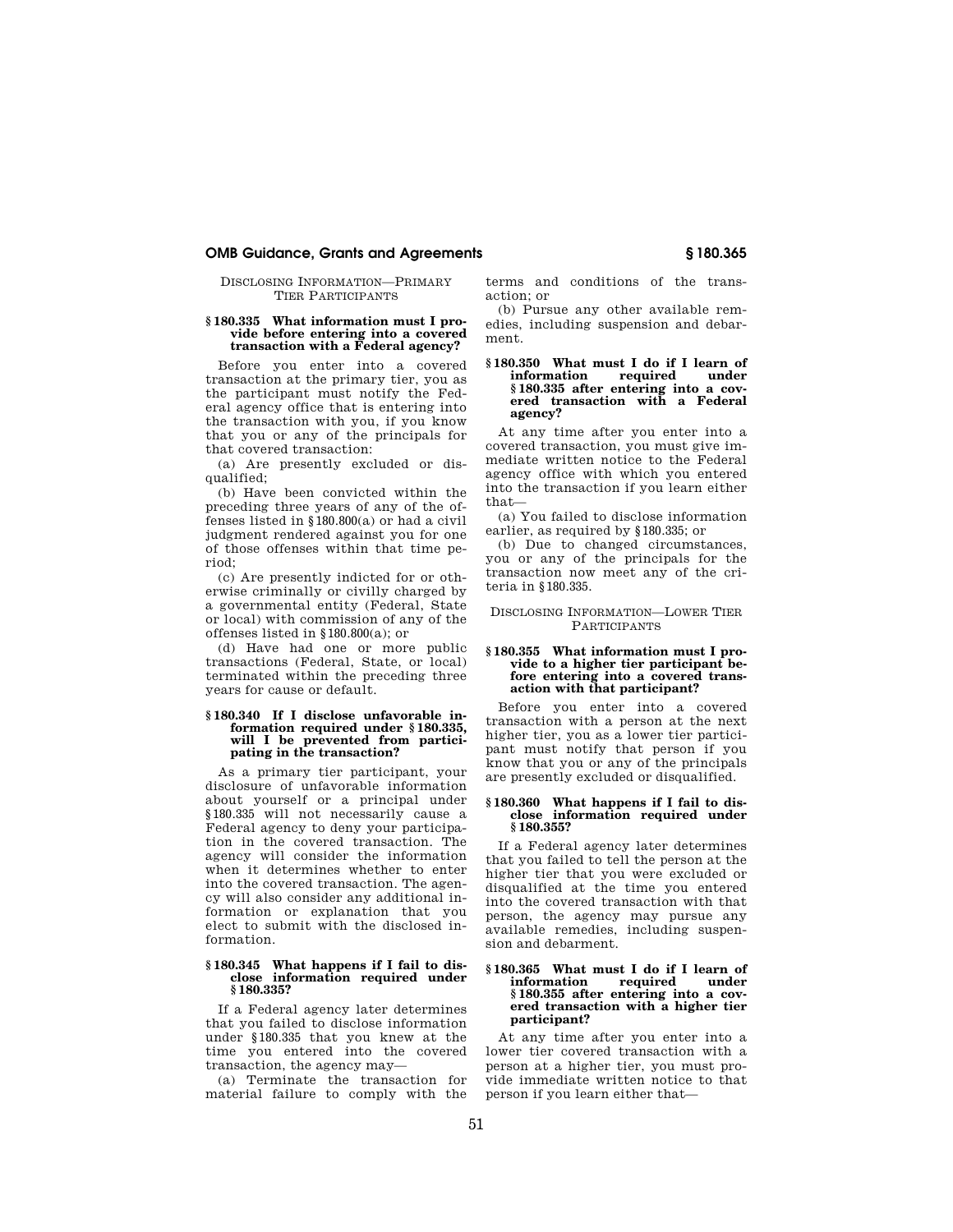(a) You failed to disclose information earlier, as required by §180.355; or

(b) Due to changed circumstances, you or any of the principals for the transaction now meet any of the criteria in §180.355.

# **Subpart D—Responsibilities of Federal Agency Officials Regarding Transactions**

#### **§ 180.400 May I enter into a transaction with an excluded or disqualified person?**

(a) You as a Federal agency official may not enter into a covered transaction with an excluded person unless you obtain an exception under §180.135.

(b) You may not enter into any transaction with a person who is disqualified from that transaction, unless you obtain a waiver or exception under the statute, Executive order, or regulation that is the basis for the person's disqualification.

#### **§ 180.405 May I enter into a covered transaction with a participant if a principal of the transaction is excluded?**

As a Federal agency official, you may not enter into a covered transaction with a participant if you know that a principal of the transaction is excluded, unless you obtain an exception under §180.135.

#### **§ 180.410 May I approve a participant's use of the services of an excluded person?**

After entering into a covered transaction with a participant, you as a Federal agency official may not approve a participant's use of an excluded person as a principal under that transaction, unless you obtain an exception under §180.135.

#### **§ 180.415 What must I do if a Federal agency excludes the participant or a principal after I enter into a covered transaction?**

(a) You as a Federal agency official may continue covered transactions with an excluded person, or under which an excluded person is a principal, if the transactions were in existence when the person was excluded. You are not required to continue the

# **§ 180.400 2 CFR Ch. I (1–1–14 Edition)**

transactions, however, and you may consider termination. You should make a decision about whether to terminate and the type of termination action, if any, only after a thorough review to ensure that the action is proper.

(b) You may not renew or extend covered transactions (other than no-cost time extensions) with any excluded person, or under which an excluded person is a principal, unless you obtain an exception under §180.135.

#### **§ 180.420 May I approve a transaction with an excluded or disqualified person at a lower tier?**

If a transaction at a lower tier is subject to your approval, you as a Federal agency official may not approve—

(a) A covered transaction with a person who is currently excluded, unless you obtain an exception under §180.135; or

(b) A transaction with a person who is disqualified from that transaction, unless you obtain a waiver or exception under the statute, Executive order, or regulation that is the basis for the person's disqualification.

#### **§ 180.425 When do I check to see if a person is excluded or disqualified?**

As a Federal agency official, you must check to see if a person is excluded or disqualified before you—

(a) Enter into a primary tier covered transaction;

(b) Approve a principal in a primary tier covered transaction;

(c) Approve a lower tier participant if your agency's approval of the lower tier participant is required; or

(d) Approve a principal in connection with a lower tier transaction if your agency's approval of the principal is required.

#### **§ 180.430 How do I check to see if a person is excluded or disqualified?**

You check to see if a person is excluded or disqualified in two ways:

(a) You as a Federal agency official must check the EPLS when you take any action listed in §180.425.

(b) You must review information that a participant gives you, as required by §180.335, about its status or the status of the principals of a transaction.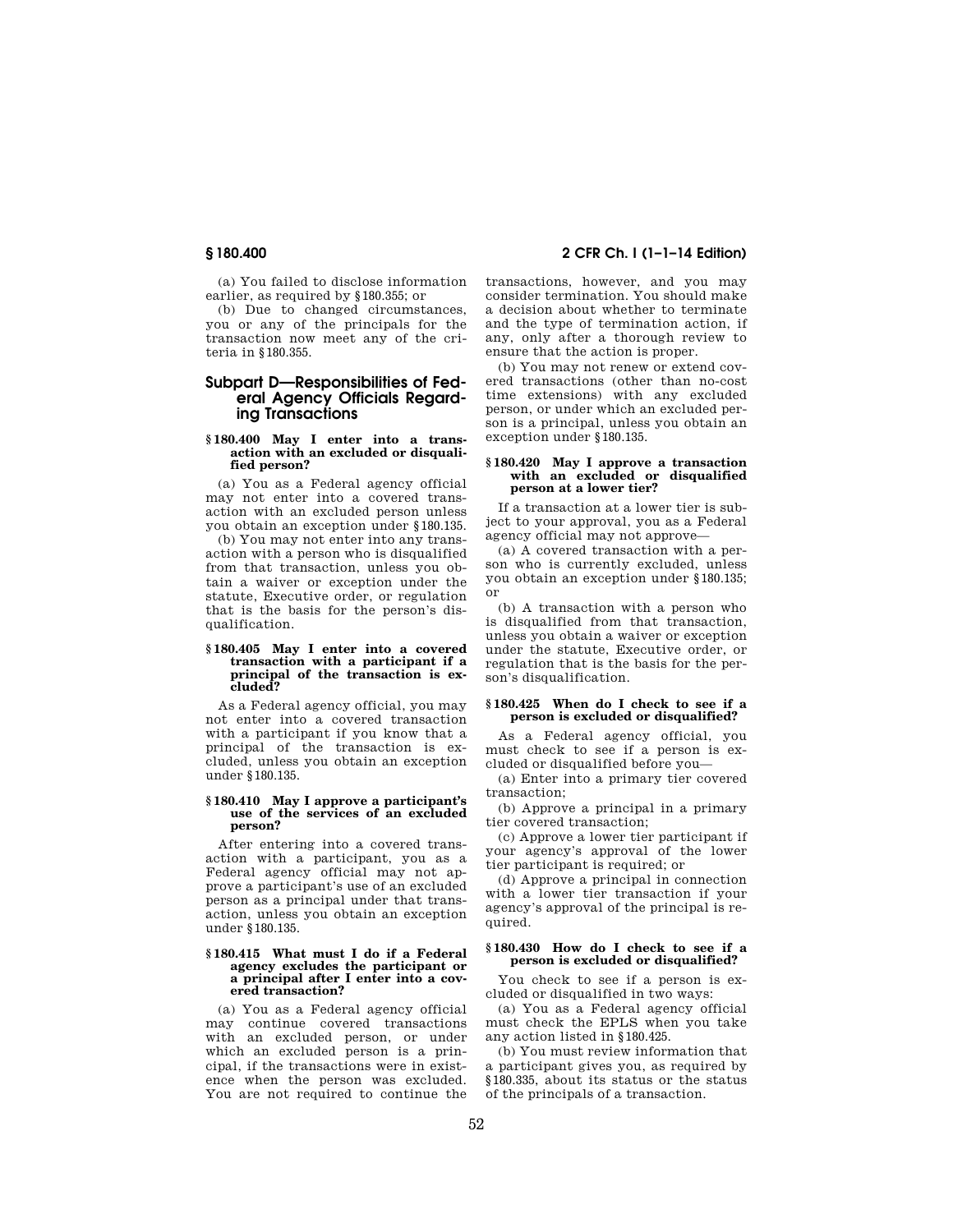### **§ 180.435 What must I require of a primary tier participant?**

You as a Federal agency official must require each participant in a primary tier covered transaction to—

(a) Comply with subpart C of this part as a condition of participation in the transaction; and

(b) Communicate the requirement to comply with subpart C of this part to persons at the next lower tier with whom the primary tier participant enters into covered transactions.

#### **§ 180.440 What action may I take if a primary tier participant knowingly does business with an excluded or disqualified person?**

If a participant knowingly does business with an excluded or disqualified person, you as a Federal agency official may refer the matter for suspension and debarment consideration. You may also disallow costs, annul or terminate the transaction, issue a stop work order, or take any other appropriate remedy.

#### **§ 180.445 What action may I take if a primary tier participant fails to disclose the information required under § 180.335?**

If you as a Federal agency official determine that a participant failed to disclose information, as required by §180.335, at the time it entered into a covered transaction with you, you may—

(a) Terminate the transaction for material failure to comply with the terms and conditions of the transaction; or

(b) Pursue any other available remedies, including suspension and debarment.

#### **§ 180.450 What action may I take if a lower tier participant fails to dis**information required **under § 180.355 to the next higher tier?**

If you as a Federal agency official determine that a lower tier participant failed to disclose information, as required by §180.355, at the time it entered into a covered transaction with a participant at the next higher tier, you may pursue any remedies available to you, including the initiation of a suspension or debarment action.

# **Subpart E—Excluded Parties List System**

#### **§ 180.500 What is the purpose of the Excluded Parties (EPLS)?**

The EPLS is a widely available source of the most current information about persons who are excluded or disqualified from covered transactions.

#### **§ 180.505 Who uses the EPLS?**

(a) Federal agency officials use the EPLS to determine whether to enter into a transaction with a person, as required under §180.430.

(b) Participants also may, but are not required to, use the EPLS to determine if—

(1) Principals of their transactions are excluded or disqualified, as required under §180.320; or

(2) Persons with whom they are entering into covered transactions at the next lower tier are excluded or disqualified.

(c) The EPLS is available to the general public.

#### **§ 180.510 Who maintains the EPLS?**

The General Services Administration (GSA) maintains the EPLS. When a Federal agency takes an action to exclude a person under the nonprocurement or procurement debarment and suspension system, the agency enters the information about the excluded person into the EPLS.

# **§ 180.515 What specific information is in the EPLS?**

(a) At a minimum, the EPLS indicates—

(1) The full name (where available) and address of each excluded and disqualified person, in alphabetical order, with cross references if more than one name is involved in a single action;

(2) The type of action;

(3) The cause for the action;

(4) The scope of the action;

(5) Any termination date for the action;

(6) The Federal agency and name and telephone number of the agency point of contact for the action; and

(7) The Dun and Bradstreet Number (DUNS), or other similar code approved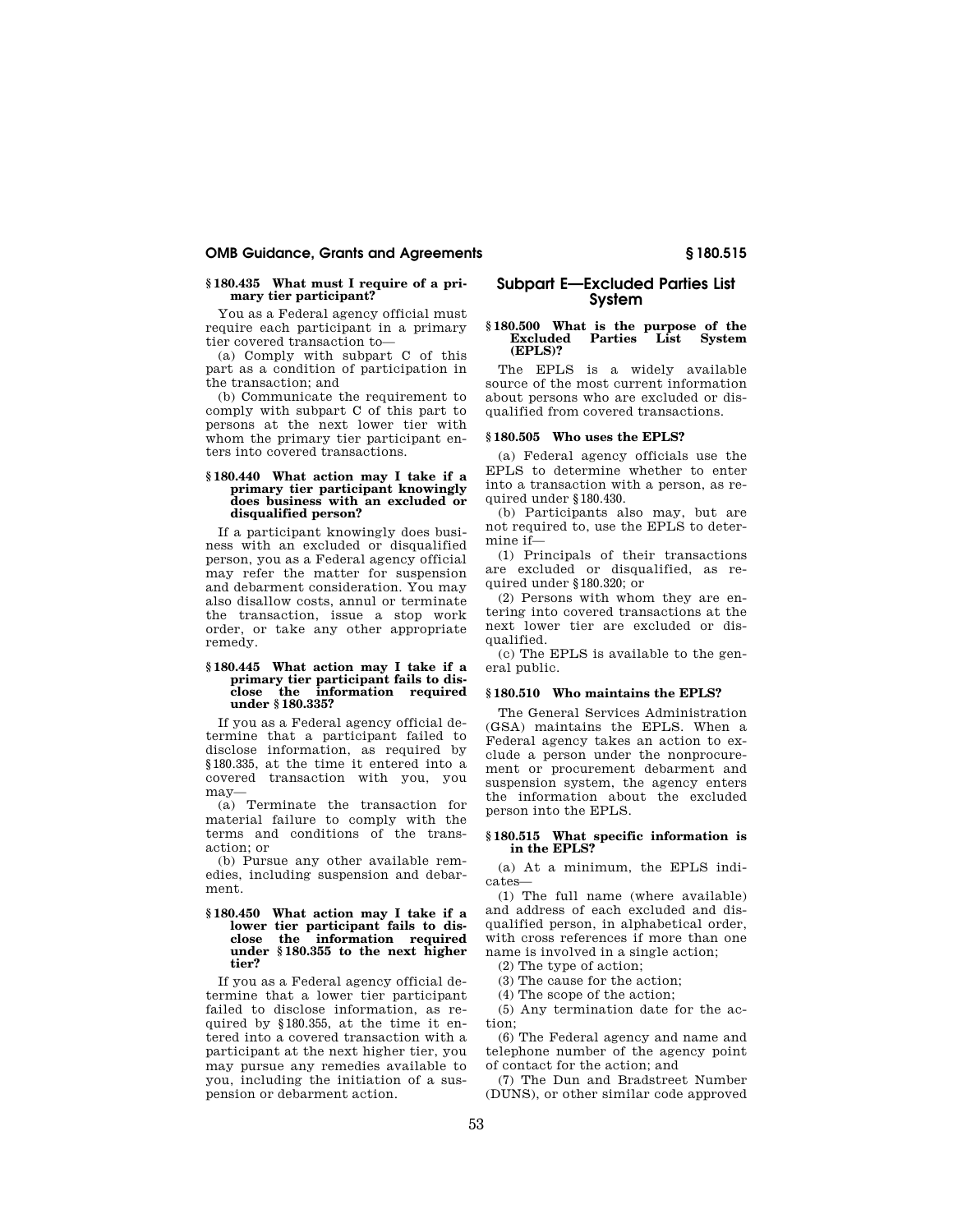by the GSA, of the excluded or disqualified person, if available.

(b)(1) The database for the EPLS includes a field for the Taxpayer Identification Number (TIN) (the social security number (SSN) for an individual) of an excluded or disqualified person.

(2) Agencies disclose the SSN of an individual to verify the identity of an individual, only if permitted under the Privacy Act of 1974 and, if appropriate, the Computer Matching and Privacy Protection Act of 1988, as codified in 5 U.S.C. 552(a).

# **§ 180.520 Who places the information into the EPLS?**

Federal agency officials who take actions to exclude persons under this part or officials who are responsible for identifying disqualified persons must enter the following information about those persons into the EPLS:<br>(a) Information required

Information required by §180.515(a);

(b) The Taxpayer Identification Number (TIN) of the excluded or disqualified person, including the social security number (SSN) for an individual, if the number is available and may be disclosed under law;

(c) Information about an excluded or disqualified person, generally within five working days, after—

(1) Taking an exclusion action;

(2) Modifying or rescinding an exclusion action;

(3) Finding that a person is disqualified; or

# **§ 180.520 2 CFR Ch. I (1–1–14 Edition)**

(4) Finding that there has been a change in the status of a person who is listed as disqualified.

#### **§ 180.525 Whom do I ask if I have questions about a person in the EPLS?**

If you have questions about a listed person in the EPLS, ask the point of contact for the Federal agency that placed the person's name into the EPLS. You may find the agency point of contact from the EPLS.

# **§ 180.530 Where can I find the EPLS?**

You may access the EPLS through the Internet, currently at *http:// epls.arnet.gov* or *http://www.epls.gov.* 

# **Subpart F—General Principles Relating to Suspension and Debarment Actions**

# **§ 180.600 How do suspension and debarment actions start?**

When Federal agency officials receive information from any source concerning a cause for suspension or debarment, they will promptly report it and the agency will investigate. The officials refer the question of whether to suspend or debar you to their suspending or debarring official for consideration, if appropriate.

#### **§ 180.605 How does suspension differ from debarment?**

Suspension differs from debarment in that—

| A suspending official                                                                                                                                                                           | A debarring official                                                                                                                    |  |  |
|-------------------------------------------------------------------------------------------------------------------------------------------------------------------------------------------------|-----------------------------------------------------------------------------------------------------------------------------------------|--|--|
| (a) Imposes suspension as a temporary status of in eligibility<br>for procurement and nonprocurement transactions, pending<br>completion of an investigation or legal proceedings.<br>(b) Must- | Imposes debarment for a specified period as a final determina-<br>tion that a person is not presently responsible.                      |  |  |
| (1) Have adequate evidence that there may be a<br>cause for debarment of a person; and<br>(2) Conclude that <i>immediate action</i> is necessary to<br>protect the Federal interest             | Must conclude, based on a preponderance of the evidence,<br>that the person has engaged in conduct that warrants debar-<br>ment.        |  |  |
| (c) Usually imposes the suspension first, and then promptly no-<br>tifies the suspended person, giving the person an opportunity<br>to contest the suspension and have it lifted.               | Imposes debarment <i>after</i> giving the respondent notice of the<br>action and an opportunity to contest the proposed debar-<br>ment. |  |  |

# **§ 180.610 What procedures does a Federal agency use in suspension and debarment actions?**

In deciding whether to suspend or debar you, a Federal agency handles the actions as informally as prac-

ticable, consistent with principles of fundamental fairness.

(a) For suspension actions, a Federal agency uses the procedures in this subpart and subpart G of this part.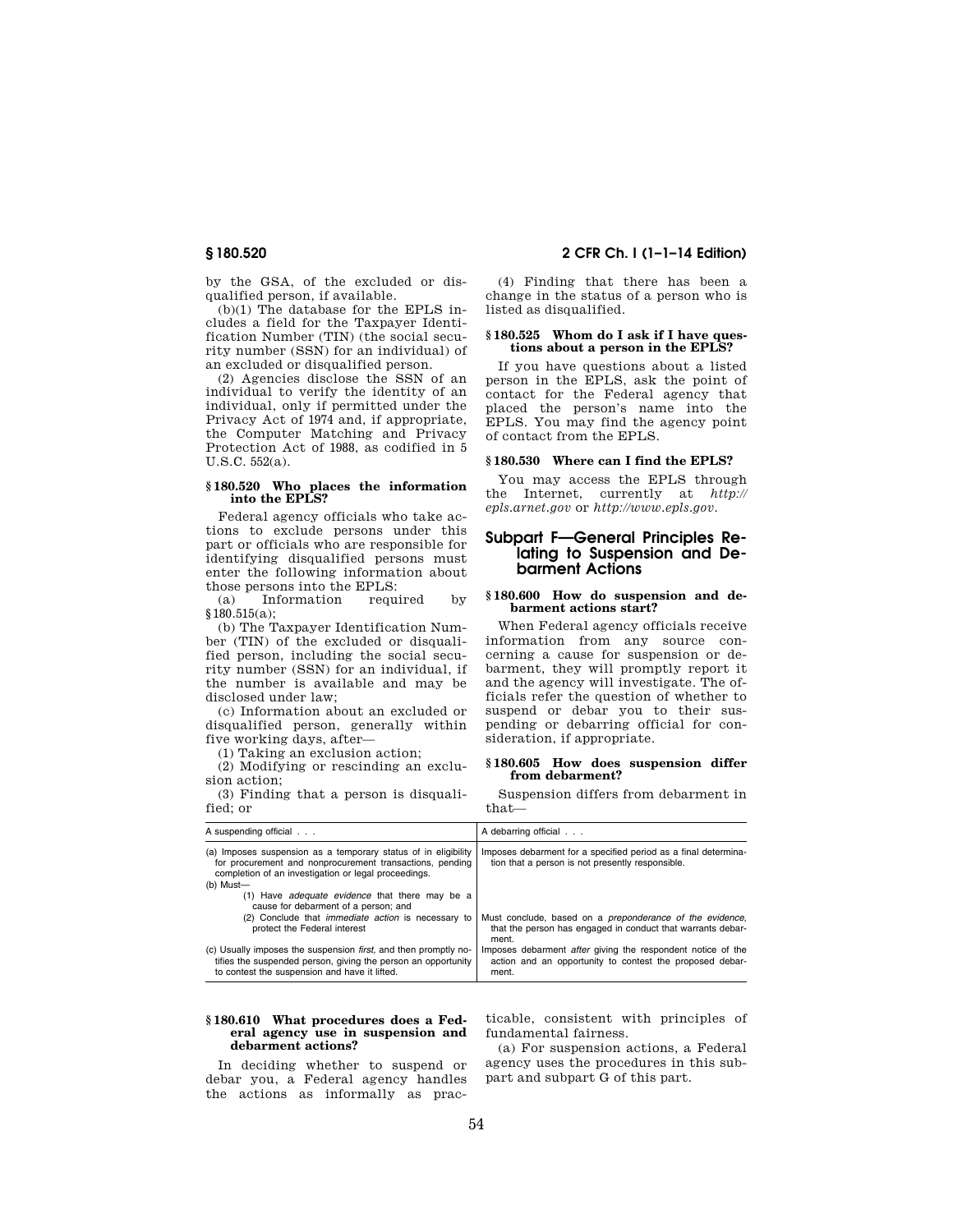(b) For debarment actions, a Federal agency uses the procedures in this subpart and subpart H of this part.

#### **§ 180.615 How does a Federal agency notify a person of a suspension or debarment action?**

(a) The suspending or debarring official sends a written notice to the last known street address, facsimile number, or e-mail address of—

(1) You or your identified counsel; or

(2) Your agent for service of process, or any of your partners, officers, directors, owners, or joint venturers.

(b) The notice is effective if sent to any of these persons.

#### **§ 180.620 Do Federal agencies coordinate suspension and debarment actions?**

Yes, when more than one Federal agency has an interest in a suspension or debarment, the agencies may consider designating one agency as the lead agency for making the decision. Agencies are encouraged to establish methods and procedures for coordinating their suspension and debarment actions.

# **§ 180.625 What is the scope of a suspension or debarment?**

If you are suspended or debarred, the suspension or debarment is effective as follows:

(a) Your suspension or debarment constitutes suspension or debarment of all of your divisions and other organizational elements from all covered transactions, unless the suspension or debarment decision is limited—

(1) By its terms to one or more specifically identified individuals, divisions, or other organizational elements; or

(2) To specific types of transactions.

(b) Any affiliate of a participant may be included in a suspension or debarment action if the suspending or debarring official—

(1) Officially names the affiliate in the notice; and

(2) Gives the affiliate an opportunity to contest the action.

#### **§ 180.630 May a Federal agency impute the conduct of one person to another?**

For purposes of actions taken under this part, a Federal agency may impute conduct as follows:

(a) *Conduct imputed from an individual to an organization.* A Federal agency may impute the fraudulent, criminal, or other improper conduct of any officer, director, shareholder, partner, employee, or other individual associated with an organization, to that organization when the improper conduct occurred in connection with the individual's performance of duties for or on behalf of that organization, or with the organization's knowledge, approval or acquiescence. The organization's acceptance of the benefits derived from the conduct is evidence of knowledge, approval or acquiescence.

(b) *Conduct imputed from an organization to an individual, or between individuals.* A Federal agency may impute the fraudulent, criminal, or other improper conduct of any organization to an individual, or from one individual to another individual, if the individual to whom the improper conduct is imputed either participated in, had knowledge of, or reason to know of the improper conduct.

(c) *Conduct imputed from one organization to another organization.* A Federal agency may impute the fraudulent, criminal, or other improper conduct of one organization to another organization when the improper conduct occurred in connection with a partnership, joint venture, joint application, association or similar arrangement, or when the organization to whom the improper conduct is imputed has the power to direct, manage, control or influence the activities of the organization responsible for the improper conduct. Acceptance of the benefits derived from the conduct is evidence of knowledge, approval or acquiescence.

#### **§ 180.635 May a Federal agency settle a debarment or suspension action?**

Yes, a Federal agency may settle a debarment or suspension action at any time if it is in the best interest of the Federal Government.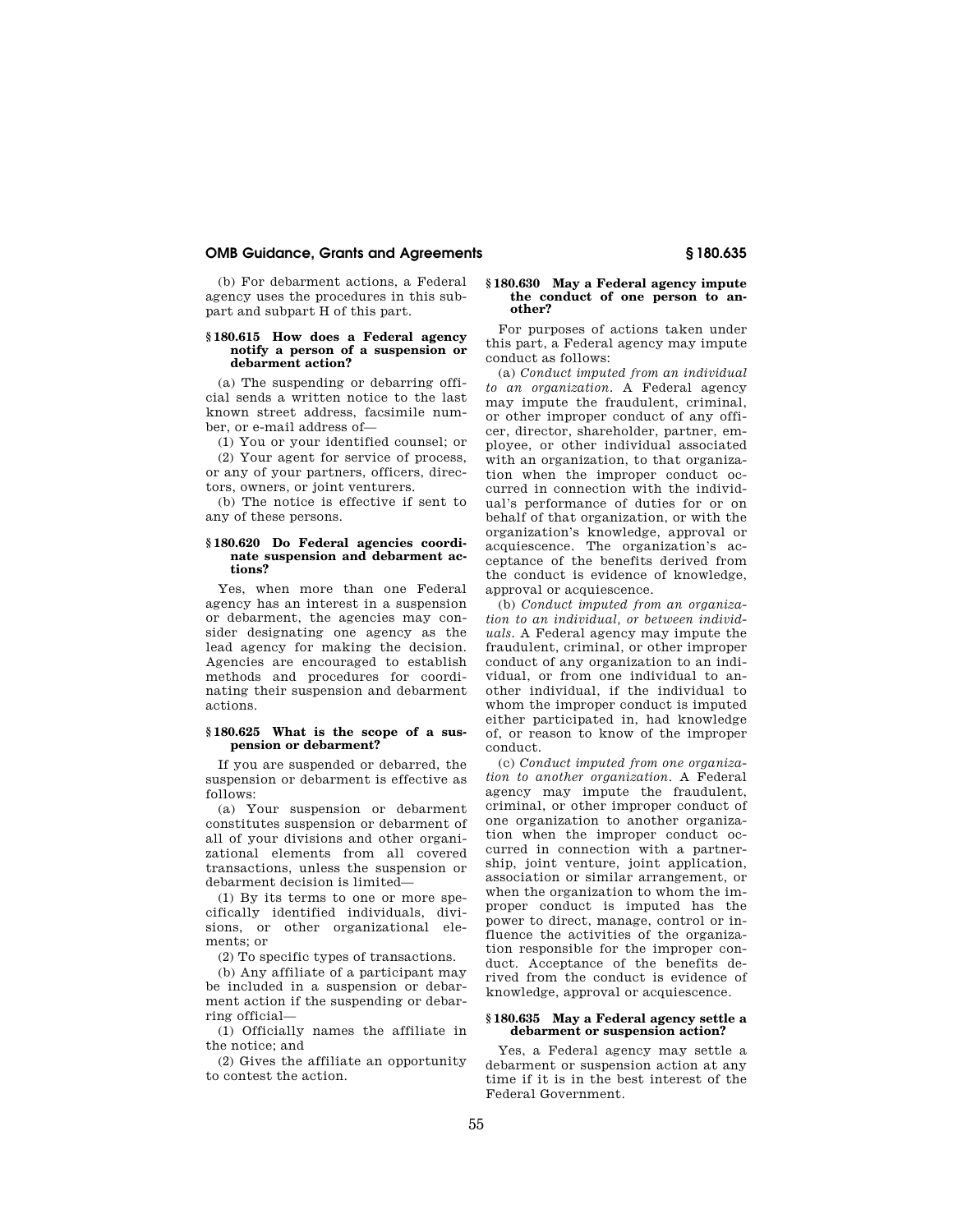#### **§ 180.640 May a settlement include a voluntary exclusion?**

Yes, if a Federal agency enters into a settlement with you in which you agree to be excluded, it is called a voluntary exclusion and has governmentwide effect.

#### **§ 180.645 Do other Federal agencies know if an agency agrees to a voluntary exclusion?**

(a) Yes, the Federal agency agreeing to the voluntary exclusion enters information about it into the EPLS.

(b) Also, any agency or person may contact the Federal agency that agreed to the voluntary exclusion to find out the details of the voluntary exclusion.

# **Subpart G—Suspension**

# **§ 180.700 When may the suspending official issue a suspension?**

Suspension is a serious action. Using the procedures of this subpart and subpart F of this part, the suspending official may impose suspension only when that official determines that—

(a) There exists an indictment for, or other adequate evidence to suspect, an offense listed under §180.800(a), or

(b) There exists adequate evidence to suspect any other cause for debarment listed under §180.800(b) through (d); and

(c) Immediate action is necessary to protect the public interest.

#### **§ 180.705 What does the suspending official consider in issuing a suspension?**

(a) In determining the adequacy of the evidence to support the suspension, the suspending official considers how much information is available, how credible it is given the circumstances, whether or not important allegations are corroborated, and what inferences can reasonably be drawn as a result. During this assessment, the suspending official may examine the basic documents, including grants, cooperative agreements, loan authorizations, contracts, and other relevant documents.

(b) An indictment, conviction, civil judgment, or other official findings by Federal, State, or local bodies that determine factual and/or legal matters, constitutes adequate evidence for purposes of suspension actions.

**§ 180.640 2 CFR Ch. I (1–1–14 Edition)** 

(c) In deciding whether immediate action is needed to protect the public interest, the suspending official has wide discretion. For example, the suspending official may infer the necessity for immediate action to protect the public interest either from the nature of the circumstances giving rise to a cause for suspension or from potential business relationships or involvement with a program of the Federal Government.

#### **§ 180.710 When does a suspension take effect?**

A suspension is effective when the suspending official signs the decision to suspend.

### **§ 180.715 What notice does the suspending official give me if I am suspended?**

After deciding to suspend you, the suspending official promptly sends you a Notice of Suspension advising you—

(a) That you have been suspended;

(b) That your suspension is based on—

(1) An indictment;

(2) A conviction;

(3) Other adequate evidence that you have committed irregularities which seriously reflect on the propriety of further Federal Government dealings with you; or

(4) Conduct of another person that has been imputed to you, or your affiliation with a suspended or debarred person;

(c) Of any other irregularities in terms sufficient to put you on notice without disclosing the Federal Government's evidence;

(d) Of the cause(s) upon which the suspending official relied under §180.700 for imposing suspension;

(e) That your suspension is for a temporary period pending the completion of an investigation or resulting legal or debarment proceedings;

(f) Of the applicable provisions of this subpart, subpart F of this part, and any other agency procedures governing suspension decisionmaking; and

(g) Of the governmentwide effect of your suspension from procurement and nonprocurement programs and activities.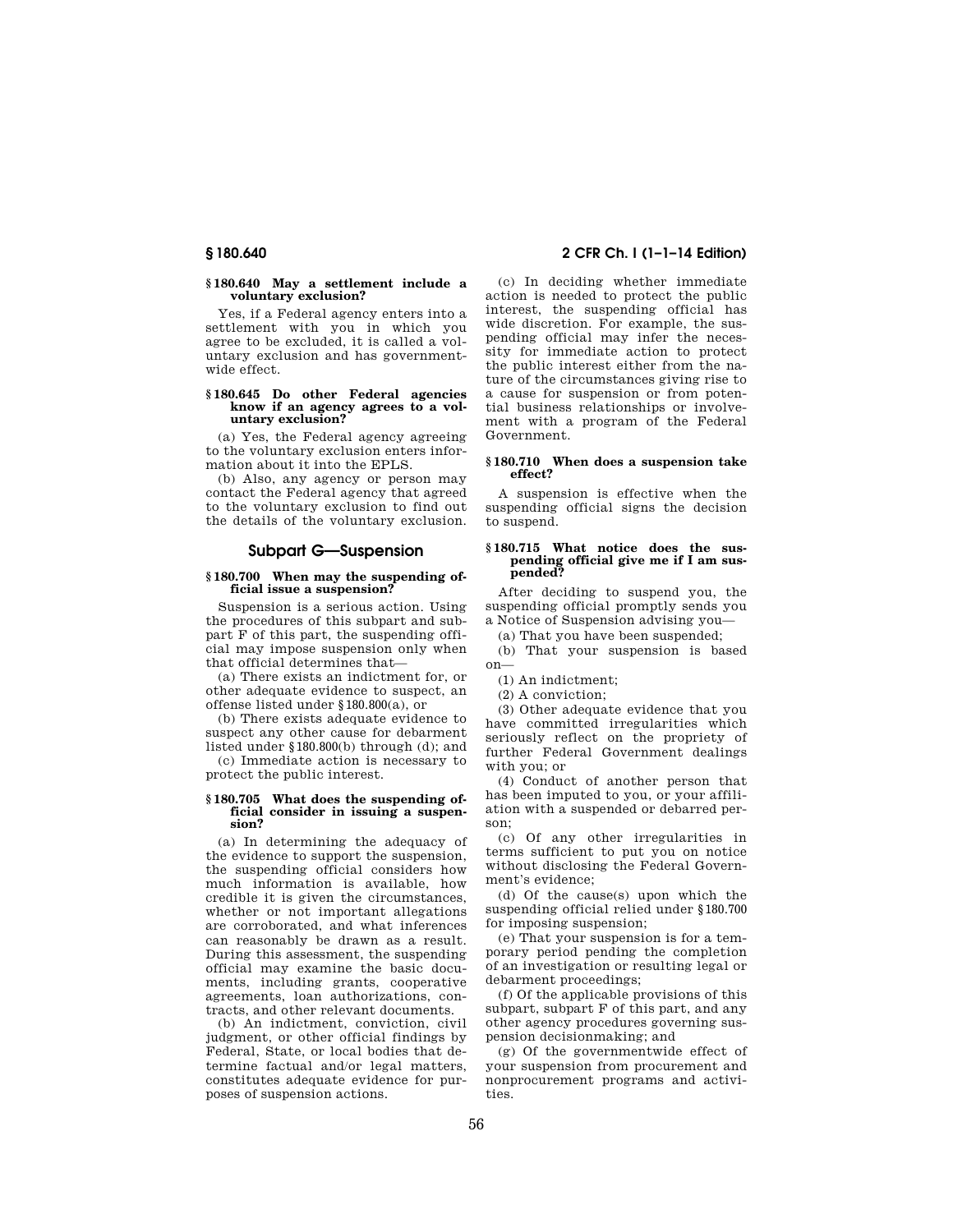#### **§ 180.720 How may I contest a suspension?**

If you as a respondent wish to contest a suspension, you or your representative must provide the suspending official with information in opposition to the suspension. You may do this orally or in writing, but any information provided orally that you consider important must also be submitted in writing for the official record.

#### **§ 180.725 How much time do I have to contest a suspension?**

(a) As a respondent you or your representative must either send, or make arrangements to appear and present, the information and argument to the suspending official within 30 days after you receive the Notice of Suspension.

(b) The Federal agency taking the action considers the notice to be received by you—

(1) When delivered, if the agency mails the notice to the last known street address, or five days after the agency sends it if the letter is undeliverable;

(2) When sent, if the agency sends the notice by facsimile or five days after the agency sends it if the facsimile is undeliverable; or

(3) When delivered, if the agency sends the notice by e-mail or five days after the agency sends it if the e-mail is undeliverable.

#### **§ 180.730 What information must I provide to the suspending official if I contest the suspension?**

(a) In addition to any information and argument in opposition, as a respondent your submission to the suspending official must identify—

(1) Specific facts that contradict the statements contained in the Notice of Suspension. A general denial is insufficient to raise a genuine dispute over facts material to the suspension;

(2) All existing, proposed, or prior ex-<br>clusions under regulations impleunder regulations implementing Executive Order 12549 and all similar actions taken by Federal, State, or local agencies, including administrative agreements that affect only those agencies;

(3) All criminal and civil proceedings not included in the Notice of Suspension that grew out of facts relevant to the cause(s) stated in the notice; and

(4) All of your affiliates.

(b) If you fail to disclose this information, or provide false information, the Federal agency taking the action may seek further criminal, civil or administrative action against you, as appropriate.

#### **§ 180.735 Under what conditions do I get an additional opportunity to challenge the facts on which the suspension is based?**

(a) You as a respondent will not have an additional opportunity to challenge the facts if the suspending official determines that—

(1) Your suspension is based upon an indictment, conviction, civil judgment, or other finding by a Federal, State, or local body for which an opportunity to contest the facts was provided;

(2) Your presentation in opposition contains only general denials to information contained in the Notice of Suspension;

(3) The issues raised in your presentation in opposition to the suspension are not factual in nature, or are not material to the suspending official's initial decision to suspend, or the official's decision whether to continue the suspension; or

(4) On the basis of advice from the Department of Justice, an office of the United States Attorney, a State attorney general's office, or a State or local prosecutor's office, that substantial interests of the government in pending or contemplated legal proceedings based on the same facts as the suspension would be prejudiced by conducting fact-finding.

(b) You will have an opportunity to challenge the facts if the suspending official determines that—

(1) The conditions in paragraph (a) of this section do not exist; and

(2) Your presentation in opposition raises a genuine dispute over facts material to the suspension.

(c) If you have an opportunity to challenge disputed material facts under this section, the suspending official or designee must conduct additional proceedings to resolve those facts.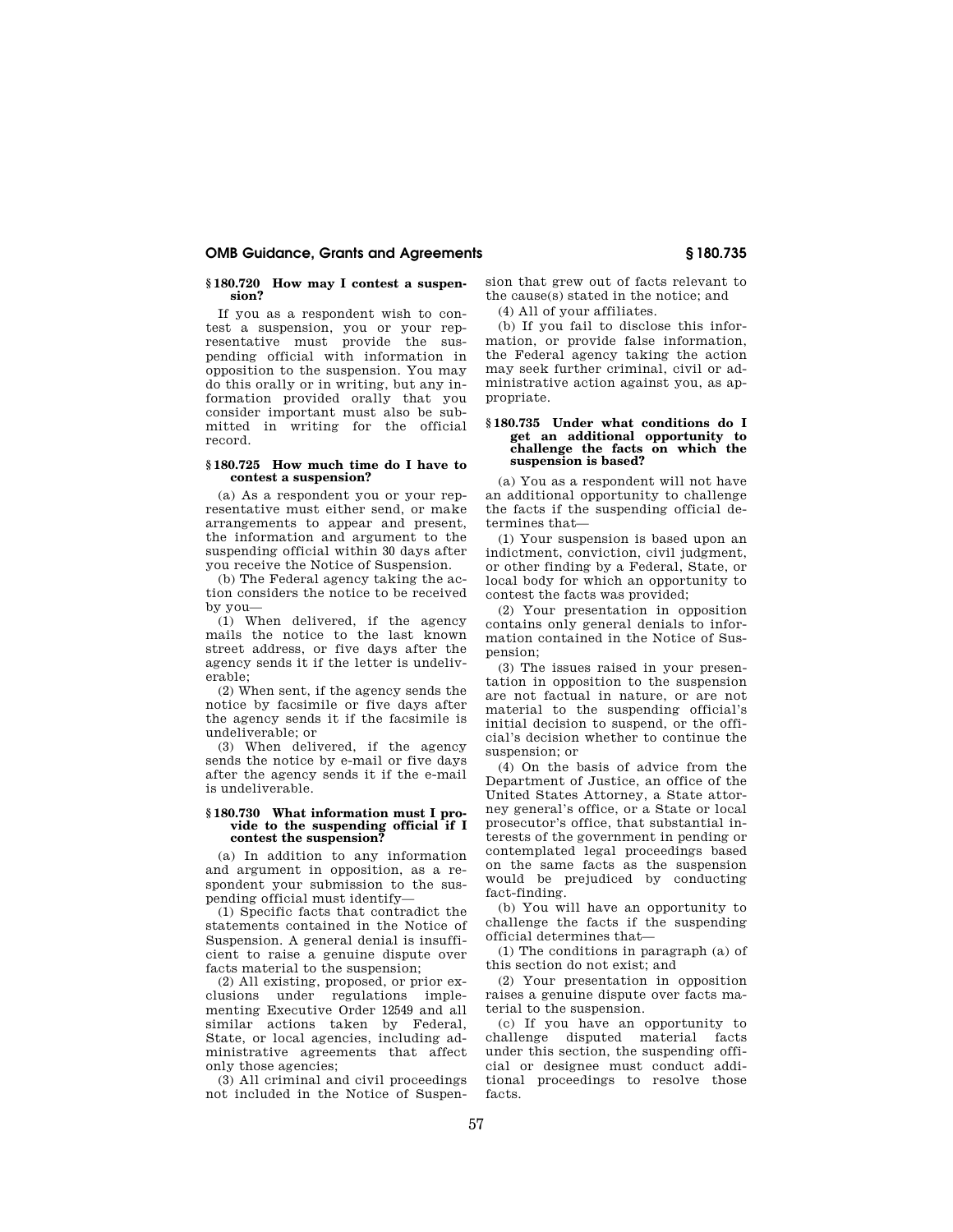### **§ 180.740 Are suspension proceedings formal?**

(a) Suspension proceedings are conducted in a fair and informal manner. The suspending official may use flexible procedures to allow you to present matters in opposition. In so doing, the suspending official is not required to follow formal rules of evidence or procedure in creating an official record upon which the official will base a final suspension decision.

(b) You as a respondent or your representative must submit any documentary evidence you want the suspending official to consider.

#### **§ 180.745 How is fact-finding conducted?**

(a) If fact-finding is conducted—

(1) You may present witnesses and other evidence, and confront any witness presented; and

(2) The fact-finder must prepare written findings of fact for the record.

(b) A transcribed record of fact-finding proceedings must be made, unless you as a respondent and the Federal agency agree to waive it in advance. If you want a copy of the transcribed record, you may purchase it.

#### **§ 180.750 What does the suspending official consider in deciding whether to continue or terminate my suspension?**

(a) The suspending official bases the decision on all information contained in the official record. The record includes—

(1) All information in support of the suspending official's initial decision to suspend you;

(2) Any further information and argument presented in support of, or opposition to, the suspension; and

(3) Any transcribed record of factfinding proceedings.

(b) The suspending official may refer disputed material facts to another official for findings of fact. The suspending official may reject any resulting findings, in whole or in part, only after specifically determining them to be arbitrary, capricious, or clearly erroneous.

# **§ 180.740 2 CFR Ch. I (1–1–14 Edition)**

#### **§ 180.755 When will I know whether the suspension is continued or terminated?**

The suspending official must make a written decision whether to continue, modify, or terminate your suspension within 45 days of closing the official record. The official record closes upon the suspending official's receipt of final submissions, information and findings of fact, if any. The suspending official may extend that period for good cause.

#### **§ 180.760 How long may my suspension last?**

(a) If legal or debarment proceedings are initiated at the time of, or during your suspension, the suspension may continue until the conclusion of those proceedings. However, if proceedings are not initiated, a suspension may not exceed 12 months.

(b) The suspending official may extend the 12 month limit under paragraph (a) of this section for an additional 6 months if an office of a U.S. Assistant Attorney General, U.S. Attorney, or other responsible prosecuting official requests an extension in writing. In no event may a suspension exceed 18 months without initiating proceedings under paragraph (a) of this section.

(c) The suspending official must notify the appropriate officials under paragraph (b) of this section of an impending termination of a suspension at least 30 days before the 12 month period expires to allow the officials an opportunity to request an extension.

# **Subpart H—Debarment**

#### **§ 180.800 What are the causes for debarment?**

A Federal agency may debar a person for—

(a) Conviction of or civil judgment for—

(1) Commission of fraud or a criminal offense in connection with obtaining, attempting to obtain, or performing a public or private agreement or transaction;

(2) Violation of Federal or State antitrust statutes, including those proscribing price fixing between competitors, allocation of customers between competitors, and bid rigging;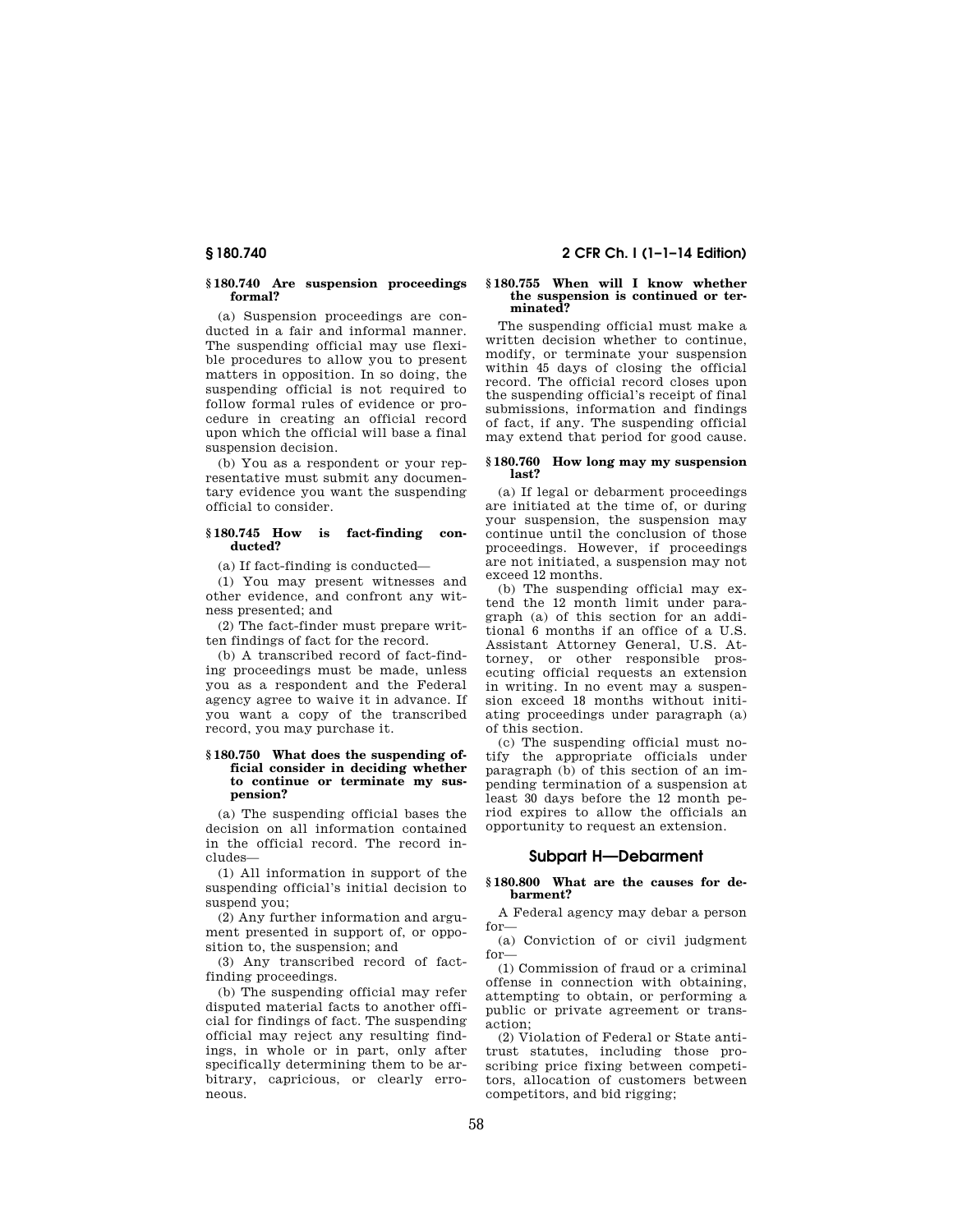(3) Commission of embezzlement, theft, forgery, bribery, falsification or destruction of records, making false statements, tax evasion, receiving stolen property, making false claims, or obstruction of justice; or

(4) Commission of any other offense indicating a lack of business integrity or business honesty that seriously and directly affects your present responsibility;

(b) Violation of the terms of a public agreement or transaction so serious as to affect the integrity of an agency program, such as—

(1) A willful failure to perform in accordance with the terms of one or more public agreements or transactions;

(2) A history of failure to perform or of unsatisfactory performance of one or more public agreements or transactions; or

(3) A willful violation of a statutory or regulatory provision or requirement applicable to a public agreement or transaction;

(c) Any of the following causes:

(1) A nonprocurement debarment by any Federal agency taken before October 1, 1988, or a procurement debarment by any Federal agency taken pursuant to 48 CFR part 9, subpart 9.4, before August 25, 1995;

(2) Knowingly doing business with an ineligible person, except as permitted under §180.135;

(3) Failure to pay a single substantial debt, or a number of outstanding debts (including disallowed costs and overpayments, but not including sums owed the Federal Government under the Internal Revenue Code) owed to any Federal agency or instrumentality, provided the debt is uncontested by the debtor or, if contested, provided that the debtor's legal and administrative remedies have been exhausted;

(4) Violation of a material provision of a voluntary exclusion agreement entered into under §180.640 or of any settlement of a debarment or suspension action; or

(5) Violation of the provisions of the Drug-Free Workplace Act of 1988 (41 U.S.C. 701); or

(d) Any other cause of so serious or compelling a nature that it affects your present responsibility.

#### **§ 180.805 What notice does the debarring official give me if I am proposed for debarment?**

After consideration of the causes in §180.800, if the debarring official proposes to debar you, the official sends you a Notice of Proposed Debarment, pursuant to §180.615, advising you—

(a) That the debarring official is considering debarring you;

(b) Of the reasons for proposing to debar you in terms sufficient to put you on notice of the conduct or transactions upon which the proposed debarment is based;

(c) Of the cause(s) under §180.800 upon which the debarring official relied for proposing your debarment;

(d) Of the applicable provisions of this subpart, subpart F of this part, and any other agency procedures governing debarment; and

(e) Of the governmentwide effect of a debarment from procurement and nonprocurement programs and activities.

### **§ 180.810 When does a debarment take effect?**

Unlike suspension, a debarment is not effective until the debarring official issues a decision. The debarring official does not issue a decision until the respondent has had an opportunity to contest the proposed debarment.

# **§ 180.815 How may I contest a proposed debarment?**

If you as a respondent wish to contest a proposed debarment, you or your representative must provide the debarring official with information in opposition to the proposed debarment. You may do this orally or in writing, but any information provided orally that you consider important must also be submitted in writing for the official record.

#### **§ 180.820 How much time do I have to contest a proposed debarment?**

(a) As a respondent you or your representative must either send, or make arrangements to appear and present, the information and argument to the debarring official within 30 days after you receive the Notice of Proposed Debarment.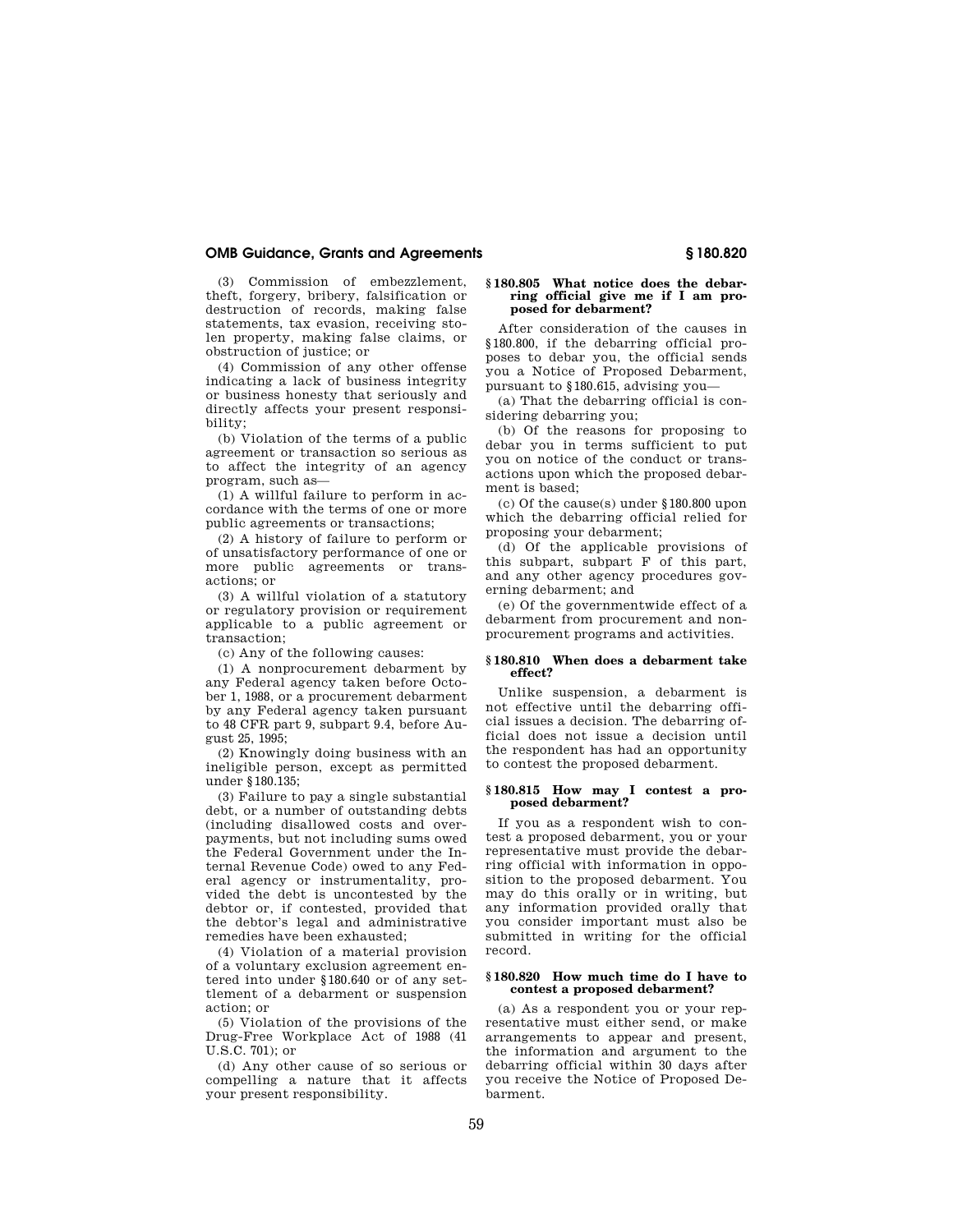(b) The Federal agency taking the action considers the Notice of Proposed Debarment to be received by you—

(1) When delivered, if the agency mails the notice to the last known street address, or five days after the agency sends it if the letter is undeliverable;

(2) When sent, if the agency sends the notice by facsimile or five days after the agency sends it if the facsimile is undeliverable; or

(3) When delivered, if the agency sends the notice by e-mail or five days after the agency sends it if the e-mail is undeliverable.

#### **§ 180.825 What information must I provide to the debarring official if I contest the proposed debarment?**

(a) In addition to any information and argument in opposition, as a respondent your submission to the debarring official must identify—

(1) Specific facts that contradict the statements contained in the Notice of Proposed Debarment. Include any information about any of the factors listed in §180.860. A general denial is insufficient to raise a genuine dispute over facts material to the debarment;

(2) All existing, proposed, or prior exclusions under regulations implementing Executive Order 12549 and all similar actions taken by Federal, State, or local agencies, including administrative agreements that affect only those agencies;

(3) All criminal and civil proceedings not included in the Notice of Proposed Debarment that grew out of facts relevant to the cause(s) stated in the notice; and

(4) All of your affiliates.

(b) If you fail to disclose this information, or provide false information, the Federal agency taking the action may seek further criminal, civil or administrative action against you, as appropriate.

#### **§ 180.830 Under what conditions do I get an additional opportunity to challenge the facts on which the proposed debarment is based?**

(a) You as a respondent will not have an additional opportunity to challenge the facts if the debarring official determines that—

# **§ 180.825 2 CFR Ch. I (1–1–14 Edition)**

(1) Your debarment is based upon a conviction or civil judgment;

(2) Your presentation in opposition contains only general denials to information contained in the Notice of Proposed Debarment; or

(3) The issues raised in your presentation in opposition to the proposed debarment are not factual in nature, or are not material to the debarring official's decision whether to debar.

(b) You will have an additional opportunity to challenge the facts if the debarring official determines that—

(1) The conditions in paragraph (a) of this section do not exist; and

(2) Your presentation in opposition raises a genuine dispute over facts material to the proposed debarment.

(c) If you have an opportunity to challenge disputed material facts under this section, the debarring official or designee must conduct additional proceedings to resolve those facts.

# **§ 180.835 Are debarment proceedings formal?**

(a) Debarment proceedings are conducted in a fair and informal manner. The debarring official may use flexible procedures to allow you as a respondent to present matters in opposition. In so doing, the debarring official is not required to follow formal rules of evidence or procedure in creating an official record upon which the official will base the decision whether to debar.

(b) You or your representative must submit any documentary evidence you want the debarring official to consider.

#### **§ 180.840 How is fact-finding conducted?**

(a) If fact-finding is conducted—

(1) You may present witnesses and other evidence, and confront any witness presented; and

(2) The fact-finder must prepare written findings of fact for the record.

(b) A transcribed record of fact-finding proceedings must be made, unless you as a respondent and the Federal agency agree to waive it in advance. If you want a copy of the transcribed record, you may purchase it.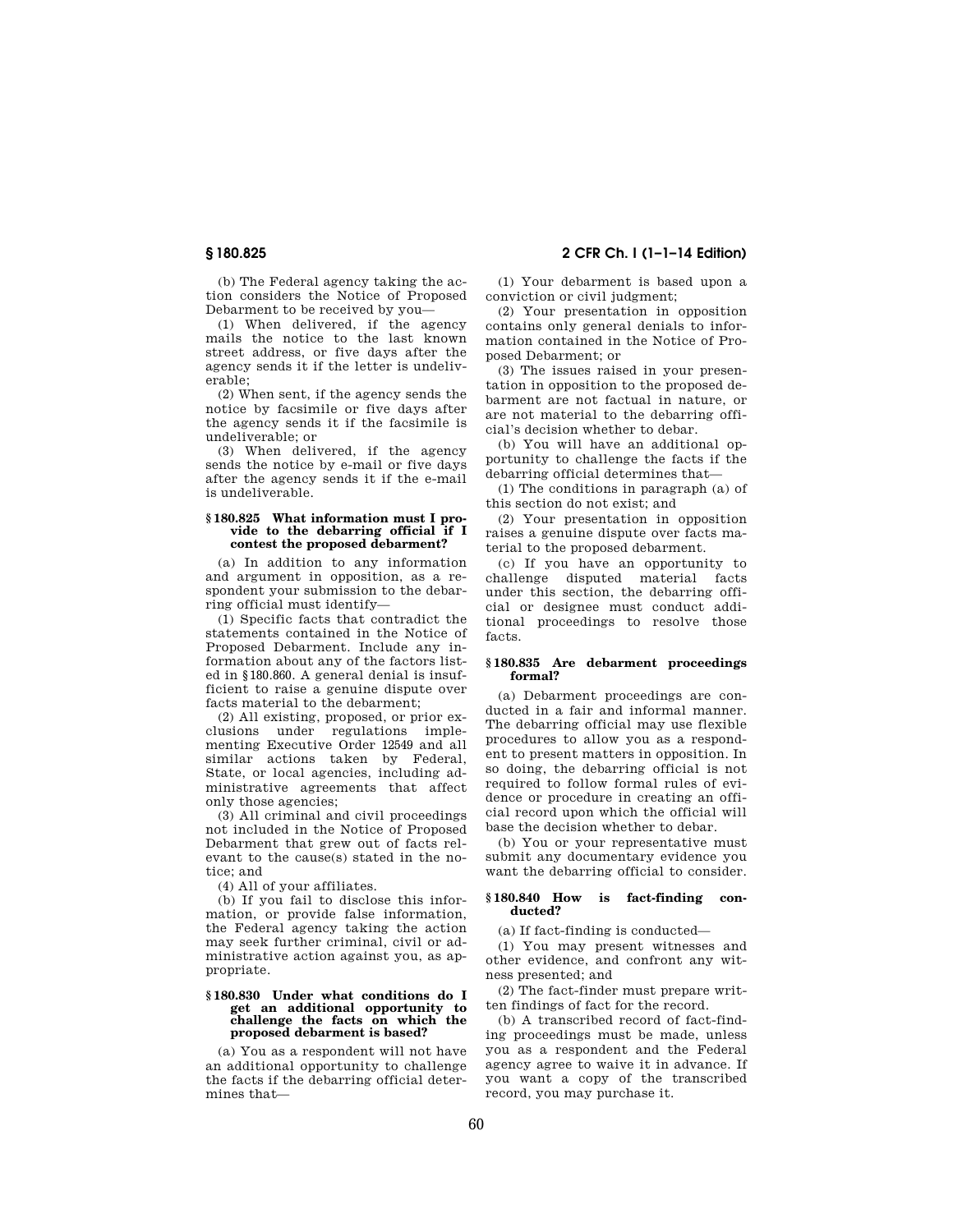#### **§ 180.845 What does the debarring official consider in deciding whether to debar me?**

(a) The debarring official may debar you for any of the causes in §180.800. However, the official need not debar you even if a cause for debarment exists. The official may consider the seriousness of your acts or omissions and the mitigating or aggravating factors set forth at §180.860.

(b) The debarring official bases the decision on all information contained in the official record. The record includes—

(1) All information in support of the debarring official's proposed debarment;

(2) Any further information and argument presented in support of, or in opposition to, the proposed debarment; and

(3) Any transcribed record of factfinding proceedings.

(c) The debarring official may refer disputed material facts to another official for findings of fact. The debarring official may reject any resultant findings, in whole or in part, only after specifically determining them to be arbitrary, capricious, or clearly erroneous.

#### **§ 180.850 What is the standard of proof in a debarment action?**

(a) In any debarment action, the Federal agency must establish the cause for debarment by a preponderance of the evidence.

(b) If the proposed debarment is based upon a conviction or civil judgment, the standard of proof is met.

#### **§ 180.855 Who has the burden of proof in a debarment action?**

(a) The Federal agency has the burden to prove that a cause for debarment exists.

(b) Once a cause for debarment is established, you as a respondent have the burden of demonstrating to the satisfaction of the debarring official that you are presently responsible and that debarment is not necessary.

#### **§ 180.860 What factors may influence the debarring official's decision?**

This section lists the mitigating and aggravating factors that the debarring

official may consider in determining whether to debar you and the length of your debarment period. The debarring official may consider other factors if appropriate in light of the circumstances of a particular case. The existence or nonexistence of any factor, such as one of those set forth in this section, is not necessarily determinative of your present responsibility. In making a debarment decision, the debarring official may consider the following factors:

(a) The actual or potential harm or impact that results or may result from the wrongdoing.

(b) The frequency of incidents and/or duration of the wrongdoing.

(c) Whether there is a pattern or prior history of wrongdoing. For example, if you have been found by another Federal agency or a State agency to have engaged in wrongdoing similar to that found in the debarment action, the existence of this fact may be used by the debarring official in determining that you have a pattern or prior history of wrongdoing.

(d) Whether you are or have been excluded or disqualified by an agency of the Federal Government or have not been allowed to participate in State or local contracts or assistance agreements on a basis of conduct similar to one or more of the causes for debarment specified in this part.

(e) Whether you have entered into an administrative agreement with a Federal agency or a State or local government that is not governmentwide but is based on conduct similar to one or more of the causes for debarment specified in this part.

(f) Whether and to what extent you planned, initiated, or carried out the wrongdoing.

(g) Whether you have accepted responsibility for the wrongdoing and recognize the seriousness of the misconduct that led to the cause for debarment.

(h) Whether you have paid or agreed to pay all criminal, civil and administrative liabilities for the improper activity, including any investigative or administrative costs incurred by the government, and have made or agreed to make full restitution.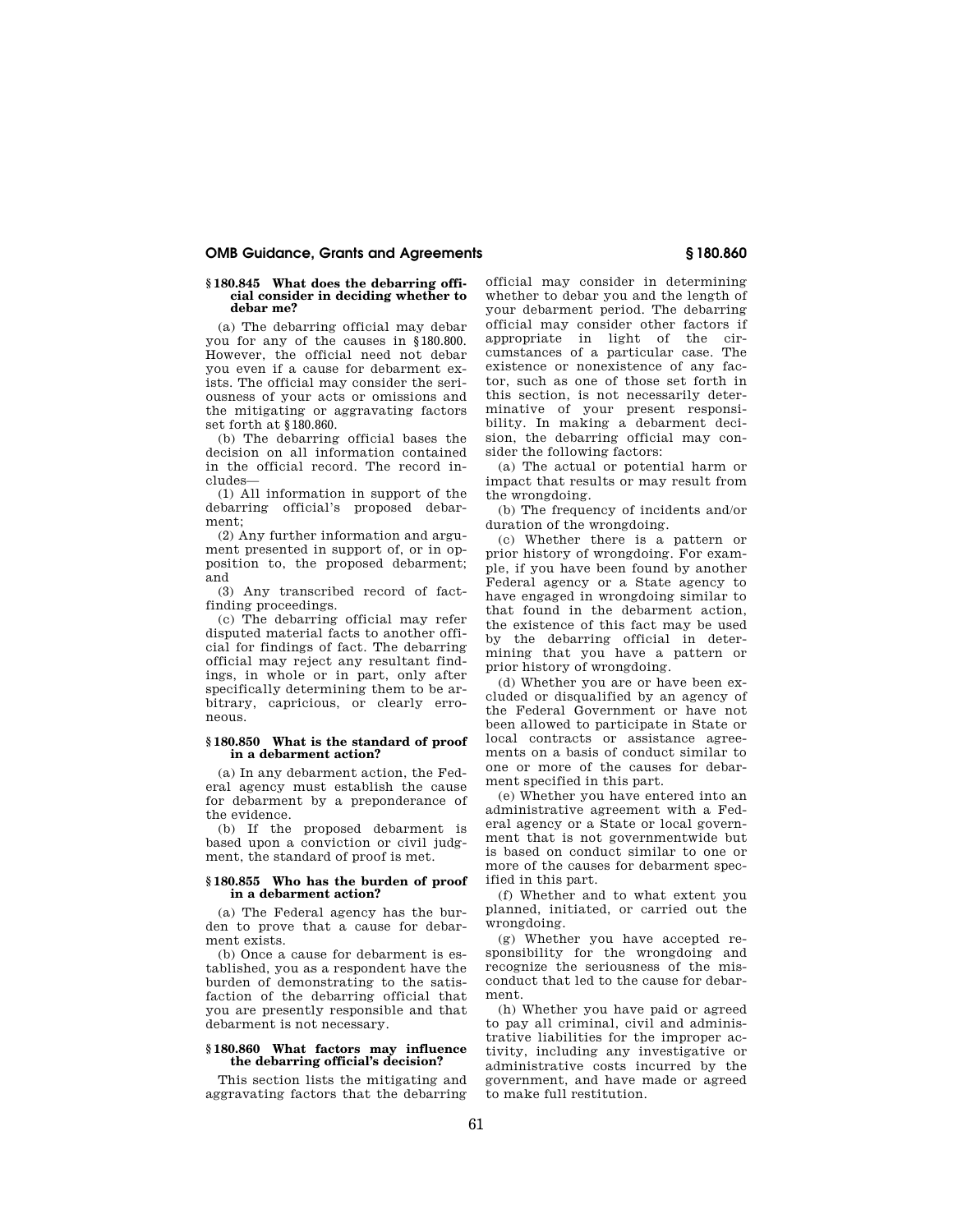(i) Whether you have cooperated fully with the government agencies during the investigation and any court or administrative action. In determining the extent of cooperation, the debarring official may consider when the cooperation began and whether you disclosed all pertinent information known to you.

(j) Whether the wrongdoing was pervasive within your organization.

(k) The kind of positions held by the individuals involved in the wrongdoing.

(l) Whether your organization took appropriate corrective action or remedial measures, such as establishing ethics training and implementing programs to prevent recurrence.

(m) Whether your principals tolerated the offense.

(n) Whether you brought the activity cited as a basis for the debarment to the attention of the appropriate government agency in a timely manner.

(o) Whether you have fully investigated the circumstances surrounding the cause for debarment and, if so, made the result of the investigation available to the debarring official.

(p) Whether you had effective standards of conduct and internal control systems in place at the time the questioned conduct occurred.

(q) Whether you have taken appropriate disciplinary action against the individuals responsible for the activity which constitutes the cause for debarment.

(r) Whether you have had adequate time to eliminate the circumstances within your organization that led to the cause for the debarment.

(s) Other factors that are appropriate to the circumstances of a particular case.

#### **§ 180.865 How long may my debarment last?**

(a) If the debarring official decides to debar you, your period of debarment will be based on the seriousness of the cause(s) upon which your debarment is based. Generally, debarment should not exceed three years. However, if circumstances warrant, the debarring official may impose a longer period of debarment.

(b) In determining the period of debarment, the debarring official may

**§ 180.865 2 CFR Ch. I (1–1–14 Edition)** 

consider the factors in §180.860. If a suspension has preceded your debarment, the debarring official must consider the time you were suspended.

(c) If the debarment is for a violation of the provisions of the Drug-Free Workplace Act of 1988, your period of debarment may not exceed five years.

# **§ 180.870 When do I know if the debarring official debars me?**

(a) The debarring official must make a written decision whether to debar within 45 days of closing the official record. The official record closes upon the debarring official's receipt of final submissions, information and findings of fact, if any. The debarring official may extend that period for good cause.

(b) The debarring official sends you written notice, pursuant to §180.615 that the official decided, either—

(1) Not to debar you; or

(2) To debar you. In this event, the notice:

(i) Refers to the Notice of Proposed Debarment;

(ii) Specifies the reasons for your debarment;

(iii) States the period of your debarment, including the effective dates; and

(iv) Advises you that your debarment is effective for covered transactions and contracts that are subject to the Federal Acquisition Regulation (48 CFR chapter 1), throughout the executive branch of the Federal Government unless an agency head or an authorized designee grants an exception.

#### **§ 180.875 May I ask the debarring official to reconsider a decision to debar me?**

Yes, as a debarred person you may ask the debarring official to reconsider the debarment decision or to reduce the time period or scope of the debarment. However, you must put your request in writing and support it with documentation.

#### **§ 180.880 What factors may influence the debarring official during reconsideration?**

The debarring official may reduce or terminate your debarment based on—

(a) Newly discovered material evidence;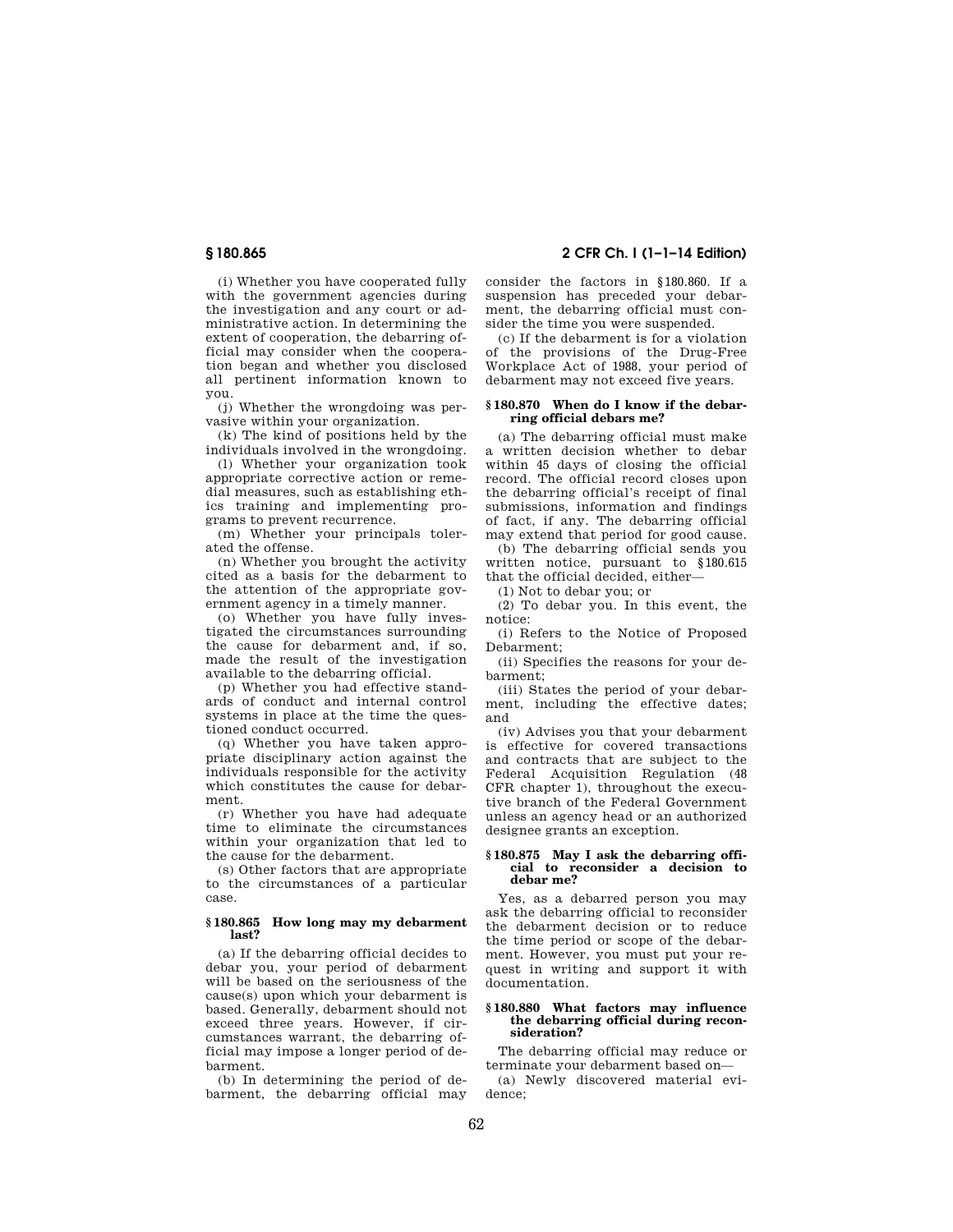(b) A reversal of the conviction or civil judgment upon which your debarment was based;

(c) A bona fide change in ownership or management;

(d) Elimination of other causes for which the debarment was imposed; or

(e) Other reasons the debarring official finds appropriate.

#### **§ 180.885 May the debarring official extend a debarment?**

(a) Yes, the debarring official may extend a debarment for an additional period, if that official determines that an extension is necessary to protect the public interest.

(b) However, the debarring official may not extend a debarment solely on the basis of the facts and circumstances upon which the initial debarment action was based.

(c) If the debarring official decides that a debarment for an additional period is necessary, the debarring official must follow the applicable procedures in this subpart, and subpart F of this part, to extend the debarment.

# **Subpart I—Definitions**

# **§ 180.900 Adequate evidence.**

*Adequate evidence* means information sufficient to support the reasonable belief that a particular act or omission has occurred.

#### **§ 180.905 Affiliate.**

Persons are *affiliates* of each other if, directly or indirectly, either one controls or has the power to control the other or a third person controls or has the power to control both. The ways a Federal agency may determine control include, but are not limited to—

(a) Interlocking management or ownership;

(b) Identity of interests among family members;

(c) Shared facilities and equipment;

(d) Common use of employees; or

(e) A business entity which has been organized following the exclusion of a person which has the same or similar management, ownership, or principal employees as the excluded person.

# **§ 180.910 Agent or representative.**

*Agent or representative* means any person who acts on behalf of, or who is authorized to commit a participant in a covered transaction.

# **§ 180.915 Civil judgment.**

*Civil judgment* means the disposition of a civil action by any court of competent jurisdiction, whether by verdict, decision, settlement, stipulation, other disposition which creates a civil liability for the complained of wrongful acts, or a final determination of liability under the Program Fraud Civil Remedies Act of 1988 (31 U.S.C. 3801– 3812).

### **§ 180.920 Conviction.**

*Conviction* means—

(a) A judgment or any other determination of guilt of a criminal offense by any court of competent jurisdiction, whether entered upon a verdict or plea, including a plea of nolo contendere; or

(b) Any other resolution that is the functional equivalent of a judgment, including probation before judgment and deferred prosecution. A disposition without the participation of the court is the functional equivalent of a judgment only if it includes an admission of guilt.

# **§ 180.925 Debarment.**

*Debarment* means an action taken by a debarring official under Subpart H of this part to exclude a person from participating in covered transactions and transactions covered under the Federal Acquisition Regulation (48 CFR chapter 1). A person so excluded is debarred.

#### **§ 180.930 Debarring official.**

*Debarring official* means an agency official who is authorized to impose debarment. A debarring official is either—

(a) The agency head; or

(b) An official designated by the agency head.

#### **§ 180.935 Disqualified.**

*Disqualified* means that a person is prohibited from participating in specified Federal procurement or nonprocurement transactions as required under a statute, Executive order (other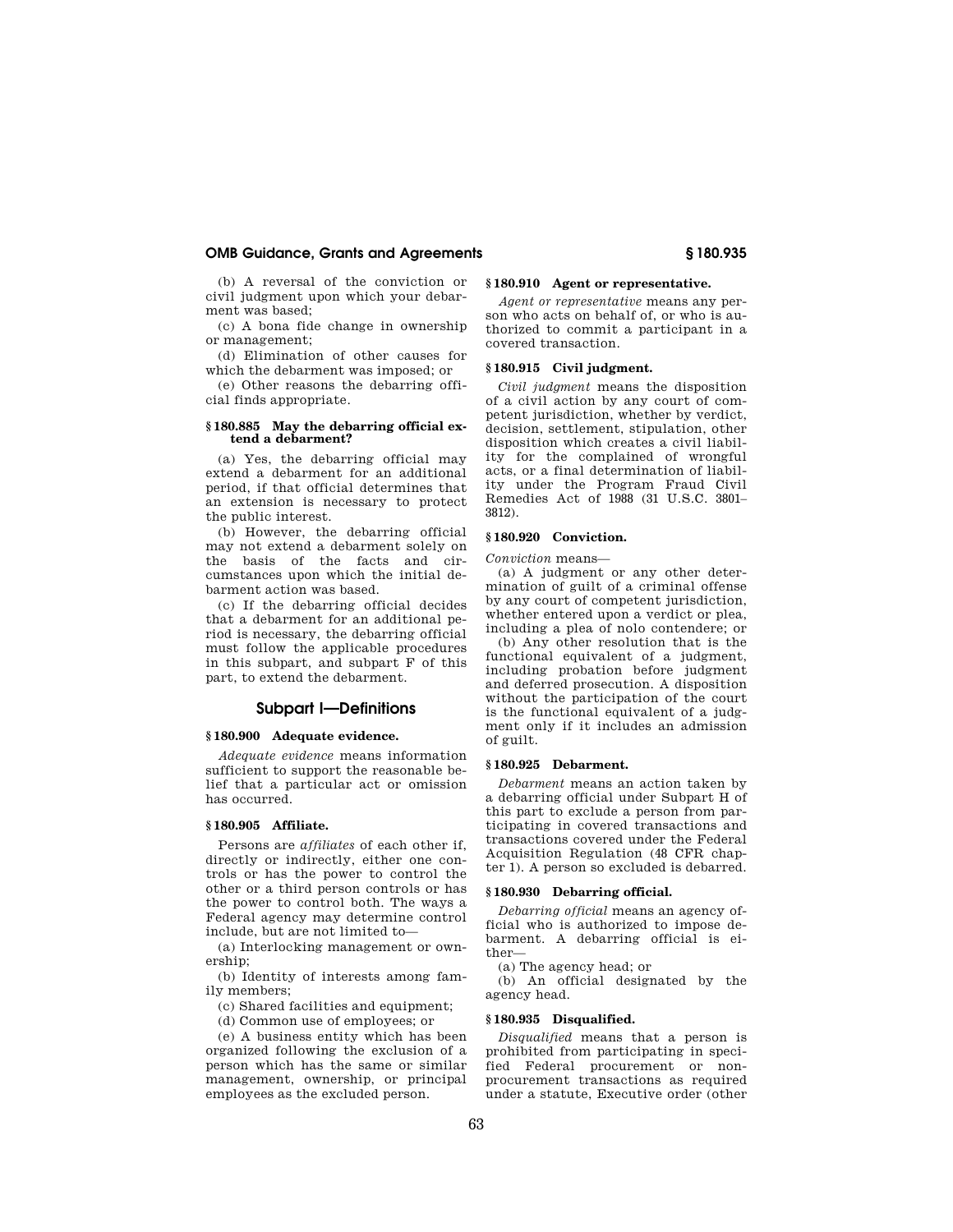than Executive Orders 12549 and 12689) or other authority. Examples of disqualifications include persons prohibited under—

(a) The Davis-Bacon Act (40 U.S.C. 276(a));

(b) The equal employment opportunity acts and Executive orders; or

(c) The Clean Air Act (42 U.S.C. 7606), Clean Water Act (33 U.S.C. 1368) and Executive Order 11738 (3 CFR, 1973 Comp., p. 799).

#### **§ 180.940 Excluded or exclusion.**

*Excluded or exclusion* means—

(a) That a person or commodity is prohibited from being a participant in covered transactions, whether the person has been suspended; debarred; proposed for debarment under 48 CFR part 9, subpart 9.4; voluntarily excluded; or

(b) The act of excluding a person.

#### **§ 180.945 Excluded Parties List System (EPLS).**

*Excluded Parties List System (EPLS)*  means the list maintained and disseminated by the General Services Administration (GSA) containing the names and other information about persons who are ineligible.

# **§ 180.950 Federal agency.**

*Federal agency* means any United States executive department, military department, defense agency or any other agency of the executive branch. Other agencies of the Federal government are not considered ''agencies'' for the purposes of this part unless they issue regulations adopting the governmentwide Debarment and Suspension system under Executive Orders 12549 and 12689.

# **§ 180.955 Indictment.**

*Indictment* means an indictment for a criminal offense. A presentment, information, or other filing by a competent authority charging a criminal offense shall be given the same effect as an indictment.

# **§ 180.960 Ineligible or ineligibility.**

*Ineligible or ineligibility* means that a person or commodity is prohibited from covered transactions because of an exclusion or disqualification.

# **§ 180.940 2 CFR Ch. I (1–1–14 Edition)**

# **§ 180.965 Legal proceedings.**

*Legal proceedings* means any criminal proceeding or any civil judicial proceeding, including a proceeding under the Program Fraud Civil Remedies Act (31 U.S.C. 3801–3812), to which the Federal Government or a State or local government or quasi-governmental authority is a party. The term also includes appeals from those proceedings.

# **§ 180.970 Nonprocurement transaction.**

(a) *Nonprocurement transaction* means any transaction, regardless of type (except procurement contracts), including, but not limited to the following:

(1) Grants.

- (2) Cooperative agreements.
- (3) Scholarships.
- (4) Fellowships.
- (5) Contracts of assistance.
- $(6)$  Loans.
- (7) Loan guarantees.
- (8) Subsidies.
- (9) Insurances.
- (10) Payments for specified uses.
- (11) Donation agreements.

(b) A nonprocurement transaction at any tier does not require the transfer of Federal funds.

#### **§ 180.975 Notice.**

*Notice* means a written communication served in person, sent by certified mail or its equivalent, or sent electronically by e-mail or facsimile. (See §180. 615.)

#### **§ 180.980 Participant.**

*Participant* means any person who submits a proposal for or who enters into a covered transaction, including an agent or representative of a participant.

# **§ 180.985 Person.**

*Person* means any individual, corporation, partnership, association, unit of government, or legal entity, however organized.

#### **§ 180.990 Preponderance of the evidence.**

*Preponderance of the evidence* means proof by information that, compared with information opposing it, leads to the conclusion that the fact at issue is more probably true than not.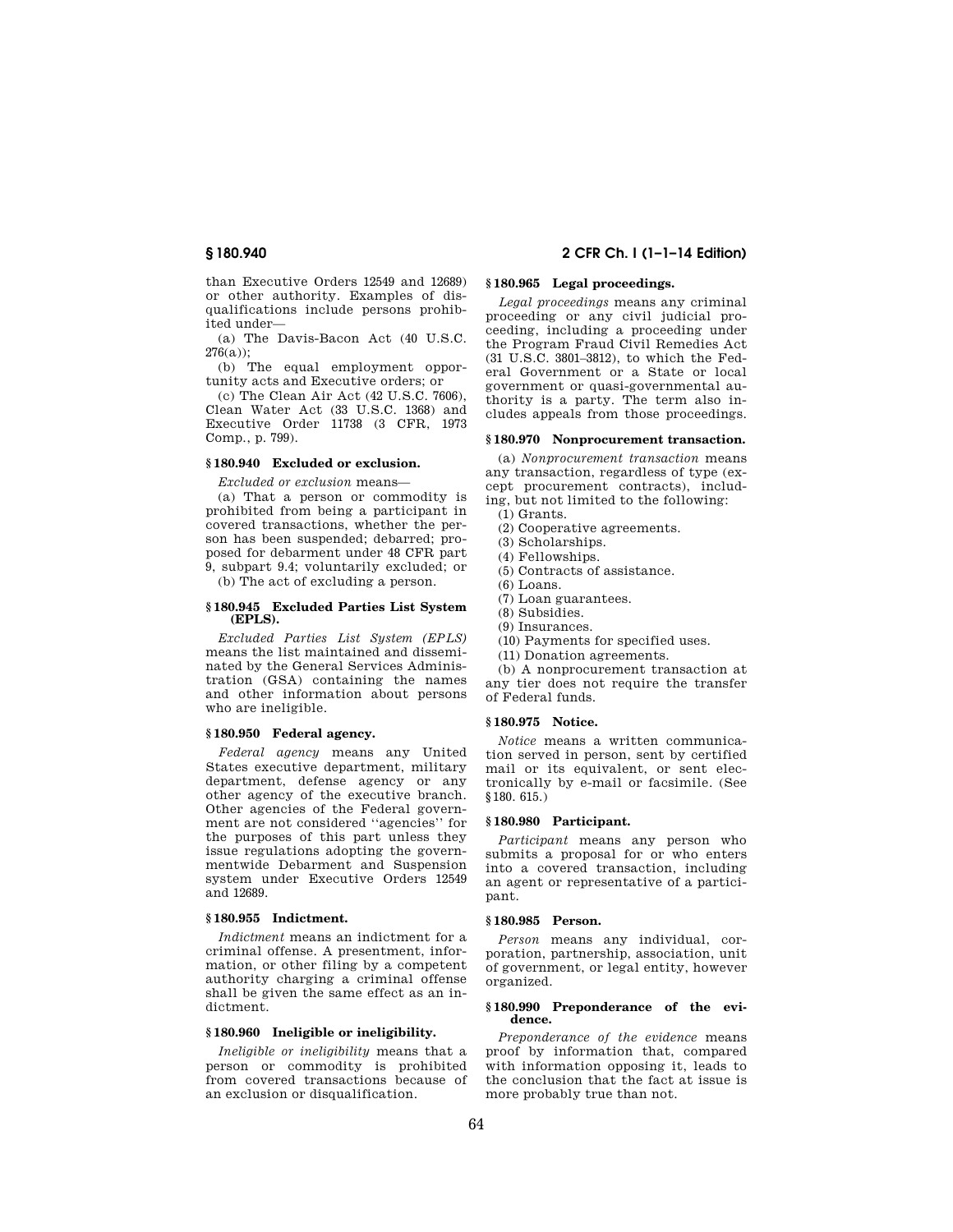# OMB Guidance, Grants and Agreements **Philips Access 2016** Pt. 180, App.

# **§ 180.995 Principal.**

*Principal* means—

(a) An officer, director, owner, partner, principal investigator, or other person within a participant with management or supervisory responsibilities related to a covered transaction; or

(b) A consultant or other person, whether or not employed by the participant or paid with Federal funds, who—

(1) Is in a position to handle Federal funds;

(2) Is in a position to influence or control the use of those funds; or,

(3) Occupies a technical or professional position capable of substantially influencing the development or outcome of an activity required to perform the covered transaction.

# **§ 180.1000 Respondent.**

*Respondent* means a person against whom an agency has initiated a debarment or suspension action.

# **§ 180.1005 State.**

(a) *State* means—

(1) Any of the states of the United States;

(2) The District of Columbia;

(3) The Commonwealth of Puerto Rico;

(4) Any territory or possession of the United States; or

(5) Any agency or instrumentality of a state.

(b) For purposes of this part, *State*  does not include institutions of higher education, hospitals, or units of local government.

# **§ 180.1010 Suspending official.**

(a) *Suspending official* means an agency official who is authorized to impose suspension. The suspending official is either:

(1) The agency head; or

(2) An official designated by the agency head.

# **§ 180.1015 Suspension.**

*Suspension* is an action taken by a suspending official under subpart G of this part that immediately prohibits a person from participating in covered transactions and transactions covered under the Federal Acquisition Regulation (48 CFR chapter 1) for a temporary period, pending completion of an agency investigation and any judicial or administrative proceedings that may ensue. A person so excluded is suspended.

# **§ 180.1020 Voluntary exclusion or voluntarily excluded.**

(a) *Voluntary exclusion* means a person's agreement to be excluded under the terms of a settlement between the person and one or more agencies. Voluntary exclusion must have governmentwide effect.

(b) *Voluntarily excluded* means the status of a person who has agreed to a voluntary exclusion.

#### APPENDIX TO PART 180—COVERED TRANSACTIONS